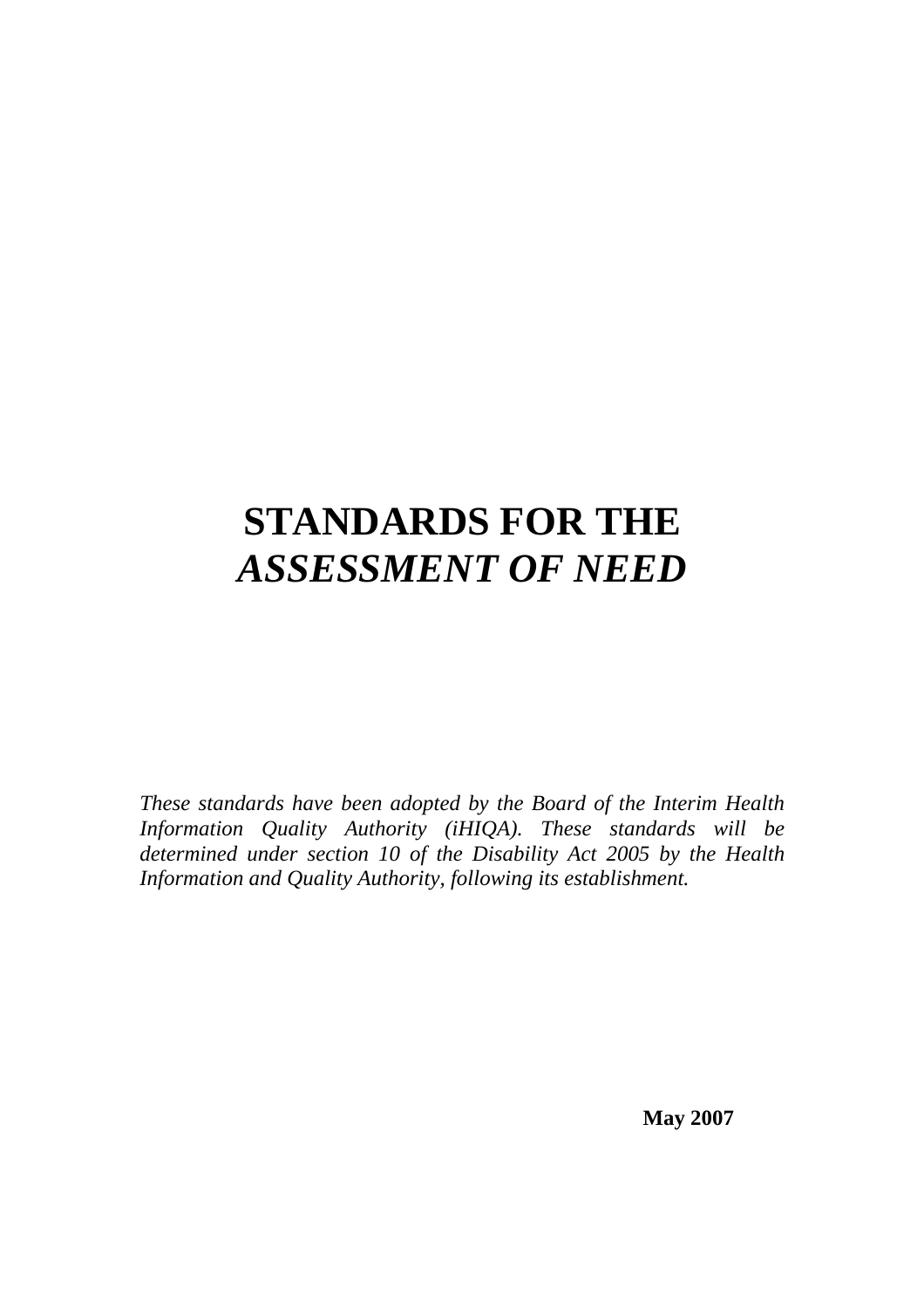# **Table of Contents**

*Page* 

| <b>Table of Contents</b>                                                                          | $\overline{2}$ |
|---------------------------------------------------------------------------------------------------|----------------|
| Foreword by Ministers for Health and Children and Education and Science                           | 3              |
| Introduction                                                                                      | $\overline{4}$ |
| <b>Standard 1: Person Centred Approach</b>                                                        | 8              |
| Standard 2: Information                                                                           | 11             |
| Standard 3: Access to Assessment of Need                                                          | 15             |
| Standard 4: Involving Appropriate Education and<br>Health Staff in the Assessment of Need Process | 17             |
| Standard 5: Co-ordinated Assessment of Need                                                       | 19             |
| Standard 6: Monitoring and Review                                                                 | 20             |
| Glossary                                                                                          | 21             |
| <b>Appendices</b>                                                                                 |                |
| Appendix 1: Membership of Cross Sectoral Sub-Group<br>On Standards for the Assessment of Need     | 24             |
| Appendix 2: Relevant Legislation                                                                  | 25             |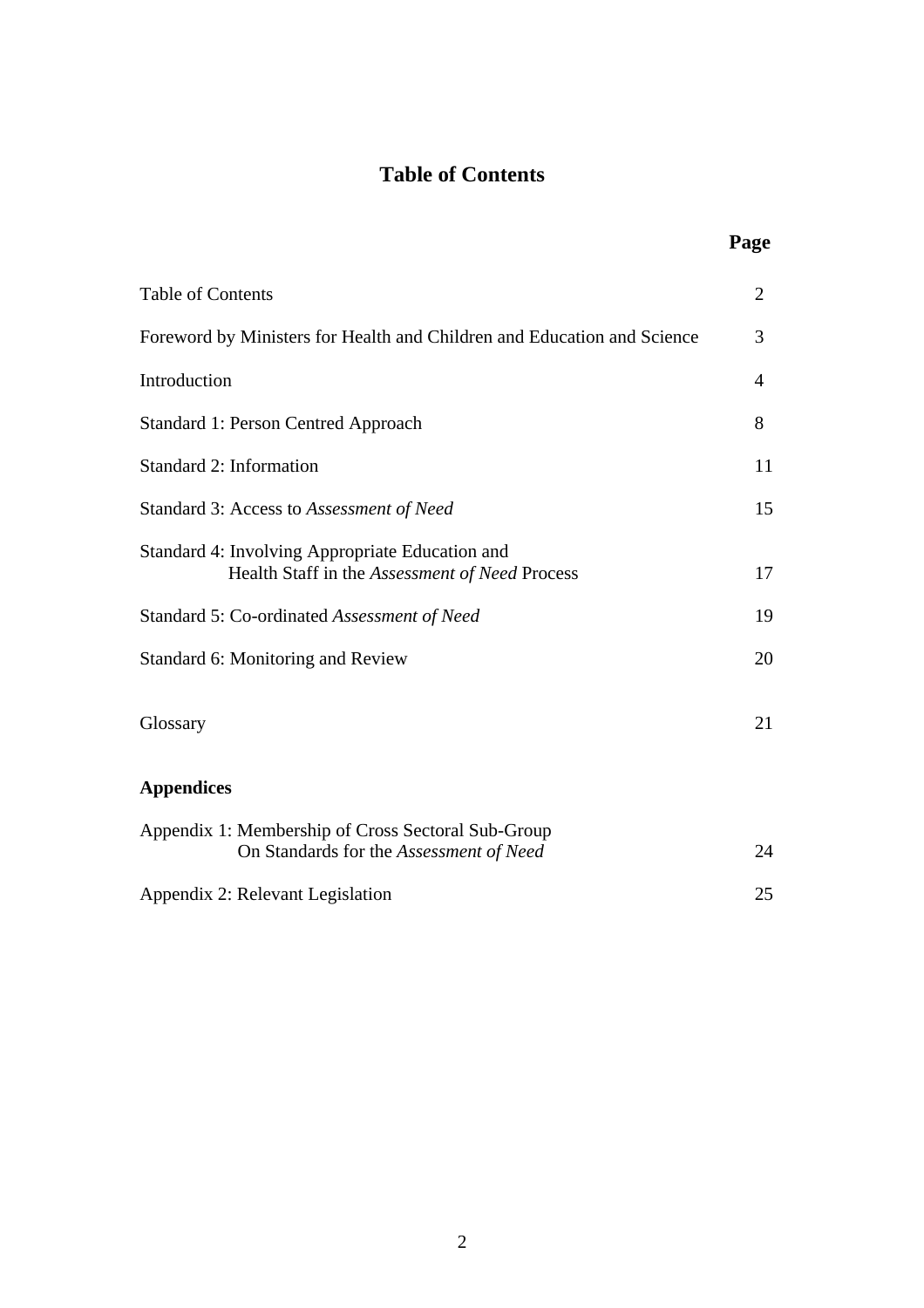### **Foreword by Ministers for Health and Children and Education and Science**

The National Disability Strategy includes specific legislation to deal with the special education and health needs of people with a disability. The Disability Act 2005 and the EPSEN Act 2004 will form a key part of the way in which services will be planned and delivered in future:

We are very pleased to publish the standards for the Assessment of Need process, as provided for in Part 2 of the Disability Act 2005. Part 2 establishes a system for the assessment of individual health service needs occasioned by the disability and, where appropriate, education needs for persons with disabilities over age 18 years. This means that people with a disability and/or special education need will be entitled to apply for an Assessment of Need.

Those who carry out the assessment will be statutorily independent and the assessment itself will be undertaken without regard to existing service levels or related cost considerations.

Part 2 of the Disability Act 2005 will be commenced for children aged under 5 years with effect from 1 June 2007. It will apply to this age group first to reflect the importance of intervention early in life, which can have a significant impact on the disabling effects of a condition or impairment. Part 2 will be commenced in respect of children aged 5-18 in tandem with the implementation of the EPSEN Act. The statutory requirements of Part 2 of the Disability Act will be extended to adults as soon as possible but no later than 2011.

These standards were prepared jointly by representatives of the health and education sectors. They are a reflection of the co-operation that will be vital between all stakeholders in the years ahead so that we can develop the highest quality services for people with a disability.

Our two Departments are fully committed to leading this co-operation.

**\_\_\_\_\_\_\_\_\_\_\_\_\_\_\_\_\_\_\_\_\_\_ \_\_\_\_\_\_\_\_\_\_\_\_\_\_\_\_\_\_\_\_\_\_\_** 

**Mary Harney T.D Mary Hanafin T.D** 

**Minister for Health and Children Minister for Education and Science**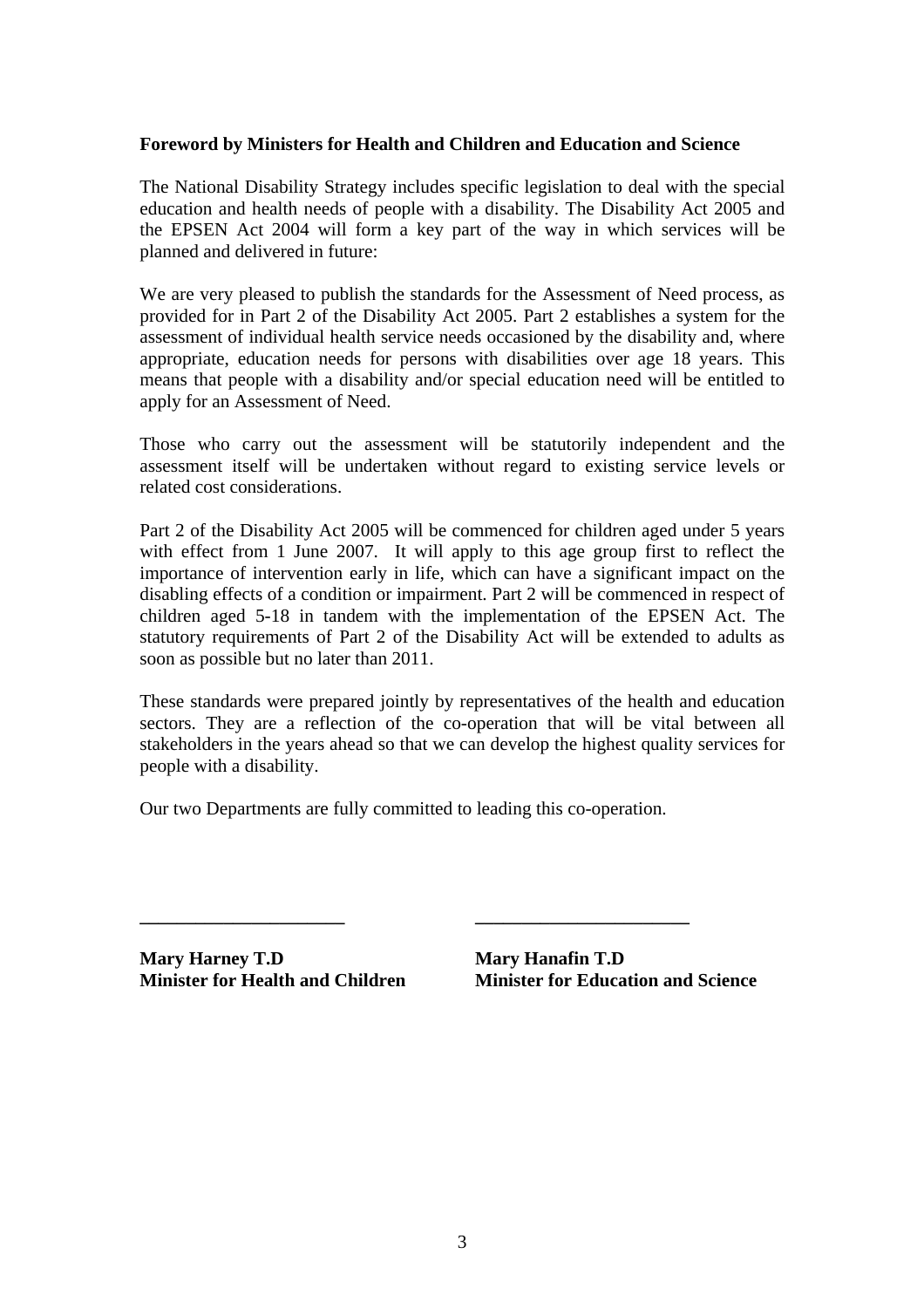#### **Introduction**

In 2004, the Irish Government launched the National Disability Strategy as a framework of positive action measures to support the participation of people with disabilities in Irish society. Two new pieces of legislation – the Education for Persons with Special Education Needs Act, 2004 (EPSEN Act 2004 hereafter) and the Disability Act, 2005 – form an integral part of this strategy and deal with the special education and/or health needs of persons. These Acts and other relevant Acts can be accessed on the Oireachtas website ([www.oireachtas.ie\)](http://www.oireachtas.ie/) or can be purchased in the Dublin Stationery Office, Molesworth Street, Dublin 2.

At the outset, it is important to highlight that these standards encompass the *Assessment of Need* for both the education and health sectors. However, it should be noted that legislation and regulations for the education and health sectors are to be implemented within different timeframes. The following paragraphs give a broad overview of the standards for the *Assessment of Need* from the educational and health perspective.

### **A New Approach to the** *Assessment of Need*

The EPSEN Act, 2004 and the Disability Act, 2005 set out a new approach to assessing the needs of eligible persons with disabilities and/or special educational needs for health and/or educational services.

People with disabilities and/or special educational needs are entitled to apply for an *Assessment of Need*, without regard to the cost or capacity to provide any of the services they need. At the end of the *Assessment of Need* process the person will receive a document on his/her *Assessment of Need*. This document has a specific name under each of the Acts:

- 1. Under the EPSEN Act 2004, the document is called a *Statement of Findings*.
- 2. Under the Disability Act 2005, the document is called an *Assessment Report*.

A more detailed overview of this new approach can be found in Section 5 of the Department of Health and Children's Sectoral Plan (www.doh.ie) and Sections 2.6 and 2.7 of the National Council for Special Education's Implementation Plan (www.ncse.ie).

### **The** *Assessment of Need* **– Health Services**

The Department of Health and Children's Sectoral Plan, outlines the time frames for this new process:

- With effect from 1 June 2007, children with a disability aged under 5 years will be entitled to apply for an *Assessment of Need*
- *Assessment of Need* services for children with disabilities in the 5-18 age group will be commenced in tandem with the implementation of the EPSEN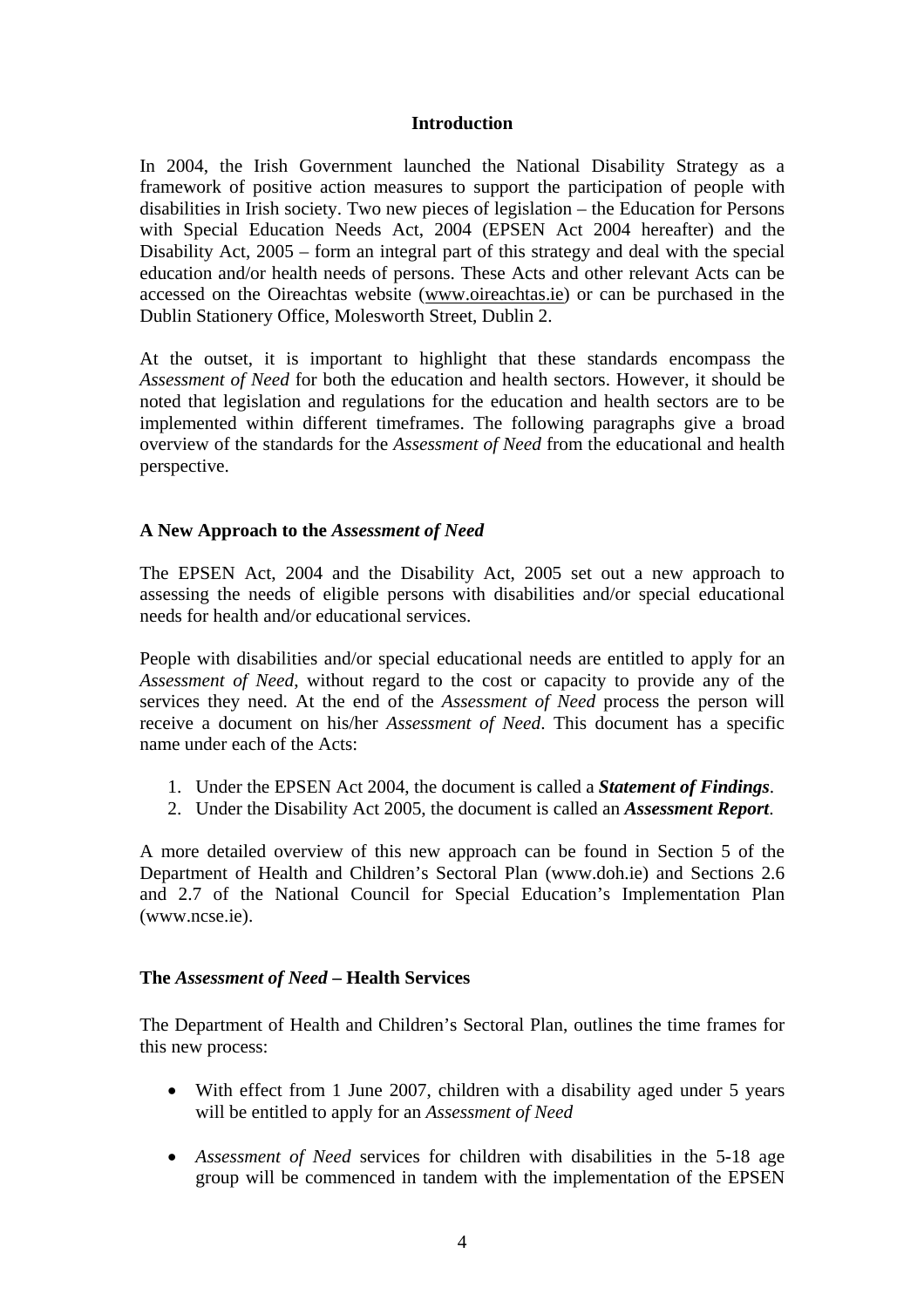Act 2004. In preparation for its implementation, health related support services for children aged 5 to 18 years will continue to be enhanced to enable the Health Services Executive to meet needs identified for this group

• While services for adults with disabilities and/or special education needs will continue to be developed and enhanced, an *Assessment of Need* will be available to all adults no later than 2011

### **The** *Assessment of Need* **– Educational Services**

It is intended that *Assessments of Need* will be available under the EPSEN Act 2004, to children with special educational needs by 2010. It should be noted that additional specific requirements may apply in relation to resource allocation processes administered by the National Council for Special Education. Details of these are available from the Council whose address is Mill Street, Trim, Co Meath (www.ncse.ie).

### **Standards for the** *Assessment of Need*

Standards for the *Assessment of Need* are the desired and achievable levels of performance against which actual performance can be measured. Each standard has a number of criteria. These criteria are measurements, by which the meeting of each standard will be judged. Under the legislation and regulations the *Assessment of Need* must be conducted in accordance with specific standards. The standards are intended to ensure that each *Assessment of Need* is conducted in a consistent manner in order to identify the needs of the person being assessed, accurately and efficiently.

These standards aim to put the "person" at the centre of the *Assessment of Need* process. The "person" referred to throughout these standards is the person undergoing the *Assessment of Need* who may have a disability and/or special education need. In certain circumstances due to the person's age and/or the nature and extent of their disability and/or special education need he/she will require representation by another person to represent his/her interests. This person who represents the interests of the person undergoing the *Assessment of Need* may be:

- ¾ A spouse, parent or relative of person undergoing the *Assessment of Need*
- $\triangleright$  Guardian of the person or a person acting in loco parentis
- $\triangleright$  Legal representative of that person, or
- $\triangleright$  A personal advocate assigned by the Citizens Information Board to represent that person

A person's concerns in relation to representation and consent are to be dealt with in accordance with the Health Services Executive (HSE) and/or National Council for Special Educational Needs (NCSE) policy and procedures.

Where the person is dissatisfied with the *Assessment of Need* they may make a complaint under the different pieces of legislation, Section 9 of the Health Act 2004 and Sections 14 and 15 of the Disability Act 2005. An appeal is provided for under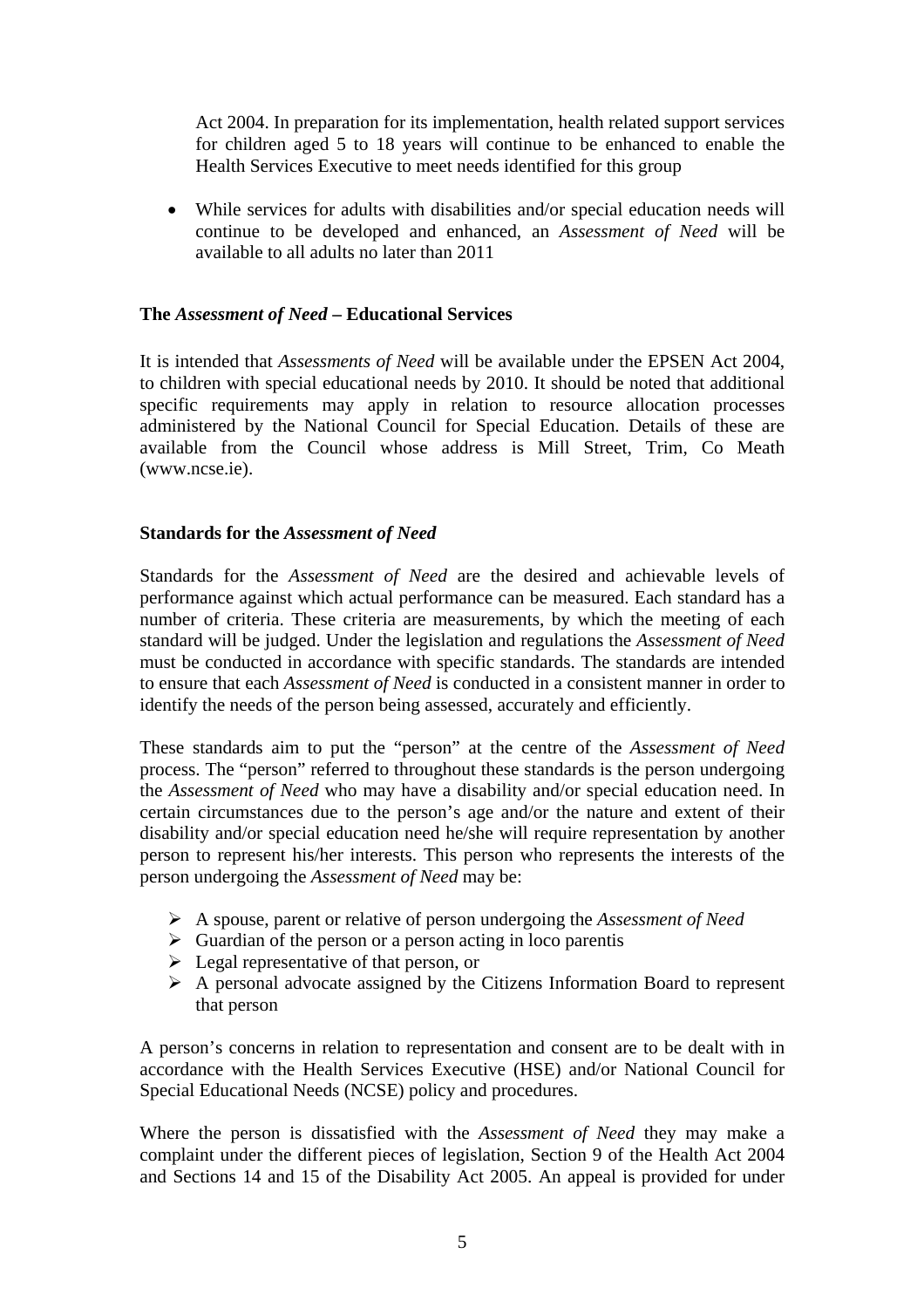the EPSEN Act 2004 and the Disability Act 2005. Complaints/appeals are dealt with differently under each piece of legislation and the mechanism of making and dealing with complaints/appeals is outlined in Standard 2: Criteria 2.6.

The Health Information and Quality Authority (HIQA), to be established in 2007 as an independent statutory body, is the organisation that will review the standards for the *Assessment of Need*. HIQA will monitor how the standards are delivered in practice. HIQA will have responsibility for developing, reviewing and monitoring standards across the health and social services. As a standard setting and monitoring body, HIQA is committed to consulting with all stakeholders and in particular services users. Service users, service providers and other stakeholders will be asked for their views on how the standards are being implemented when a service is monitored. HIQA will publish all of the monitoring reports.

### **Development of** *Assessment of Need* **Standards**

In October 2006, the Department of Health and Children and the Department of Education and Science set up a Cross Sectoral team with representatives from both Departments, as well as representatives of the Health Service Executive and the National Council for Special Education. The team will oversee and coordinate the implementation of the Disability Act, (2005) and the EPSEN Act, (2004).

The Cross Sectoral team established a Sub Group to prepare standards for the *Assessment of Need*, pending the establishment of the Health Information and Quality Authority. Membership of the Standards for the *Assessment of Need* Sub Group is set out in Appendix 1.

The Sub-Group drew up a draft standards document which was distributed to a broad range of service users and service providers in January 2007. In February 2007, following the distribution of this document, two facilitated consultations days took place to give service users and service providers an opportunity to review and comment on the standards.

Together with written submissions, the outcome of these two days were compiled to form a composite report, which the Standards Sub-group used to inform the final document.

On completion of the Standards Sub-group's work the standards were signed off by the Cross Sectoral team and the standards were then handed over to the Health Information Health Authority who has formally adopted them.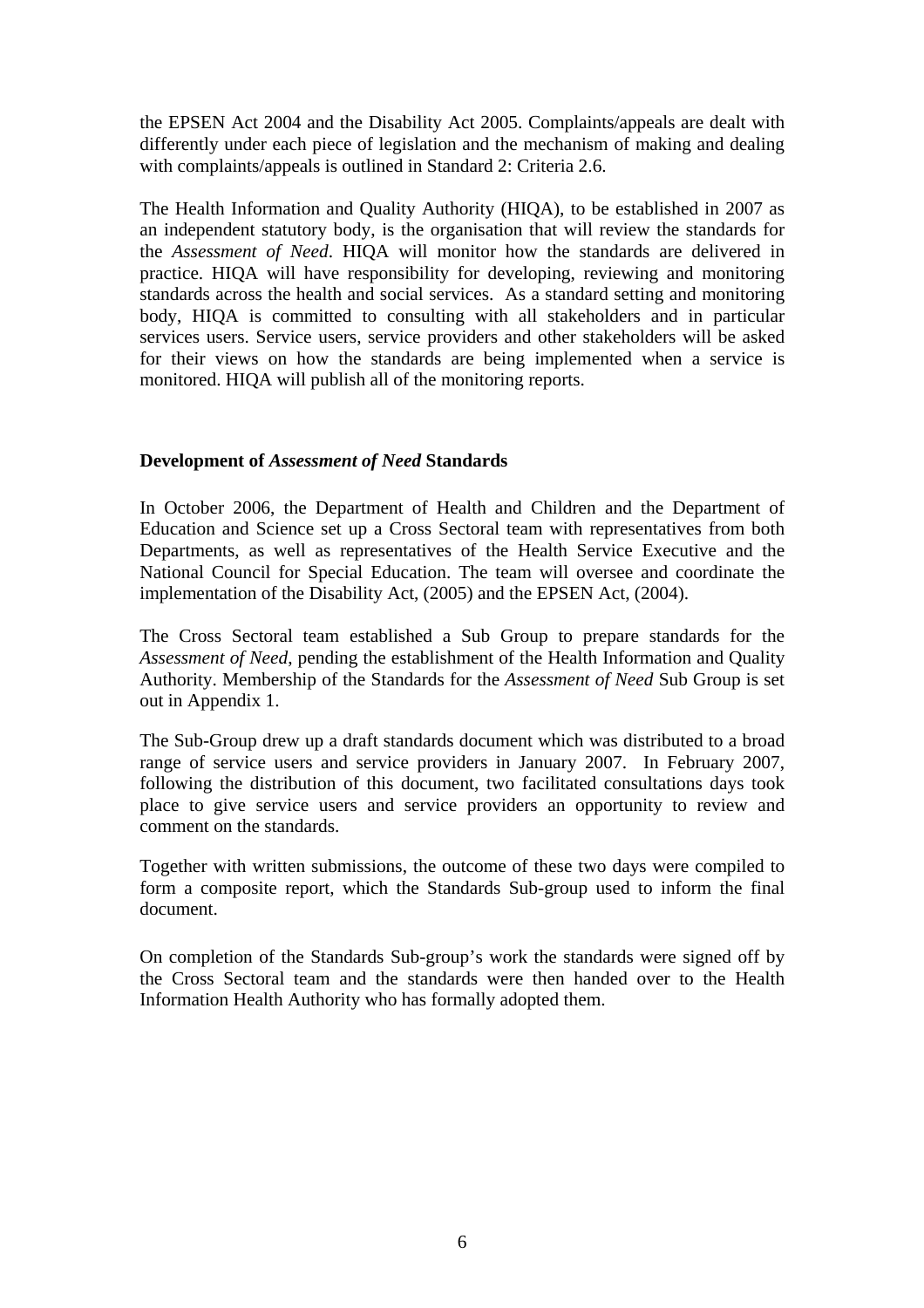### **Structure of the Standards**

This document sets out the standards for the *Assessment of Need.* It is divided into six standards as follows:

- 1. Person Centred Approach
- 2. Information
- 3. Access to the *Assessment of Need*
- 4. Involving Appropriate Education and Health Staff
- 5. Coordination of the *Assessment of Need*
- 6. Monitoring and Review

**Figure 1: Standards for the Assessment of Need** 



There are a number of criteria for achieving each of the standards. Each criterion outlines the mandatory level of performance that the intervention is required to meet.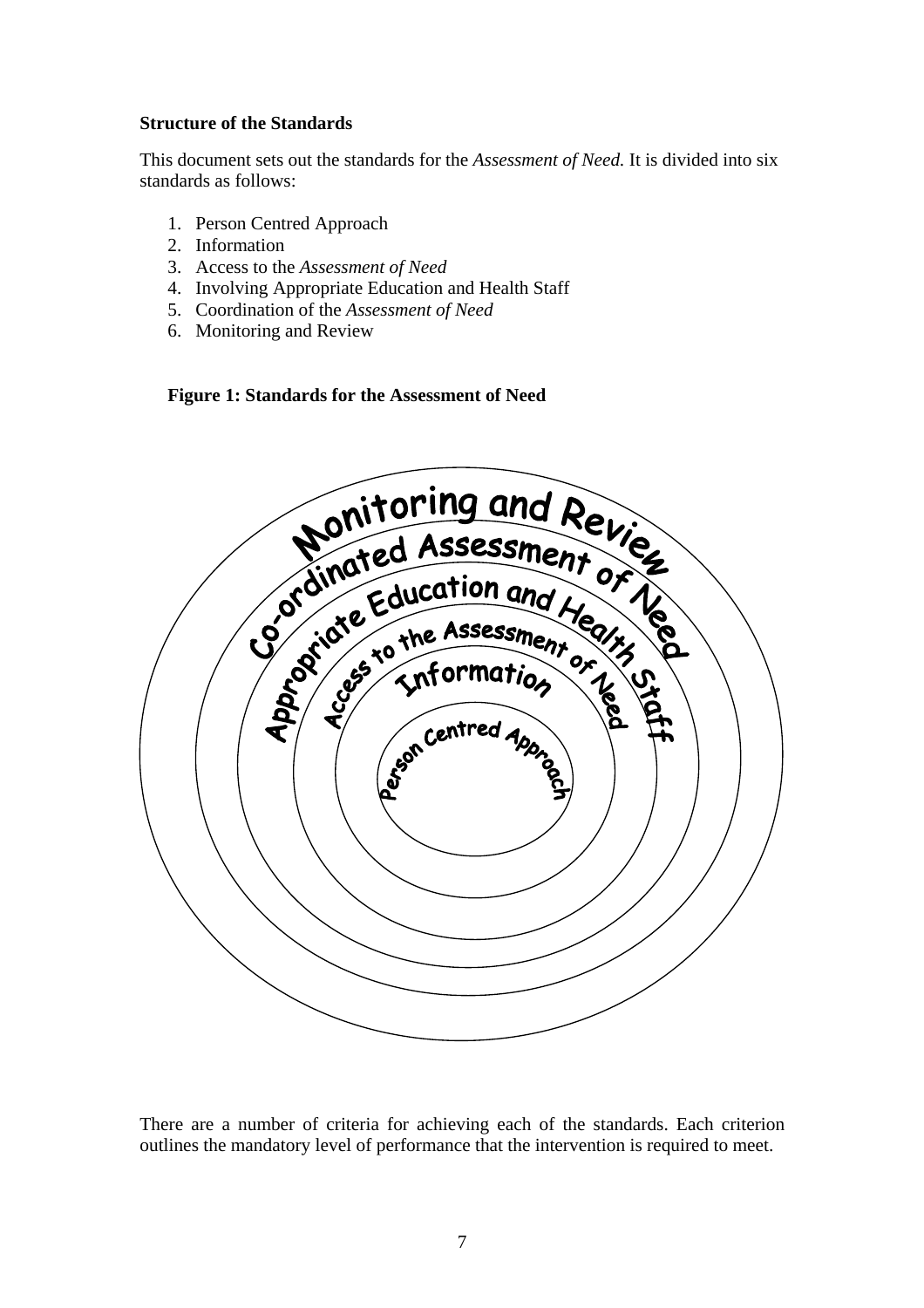# **1. Person Centred Approach**

### **Standard**

The *Assessment of Need* is person centred at all stages. The person is enabled to express what is important to him/her as a person. The *Assessment of Need* is built around the person, appreciates the person as an individual and focuses on outcomes important to him/her.

**The "person" referred to throughout these standards is the person undergoing the** *Assessment of Need* **who may have a disability and/or special education need. In certain circumstances due to the person's age and/or the nature and extent of their disability and/or special education need he/she will require representation by another person to represent his/her interests. This person who represents the interests of the person undergoing the** *Assessment of Need* **may be:** 

- ¾ **A spouse, parent or relative of person undergoing the** *Assessment of Need*
- ¾ **Guardian of the person or a person acting in loco parentis**
- ¾ **Legal representative of that person, or**
- ¾ **A personal advocate assigned by the Citizens Information Board to represent that person**

**A person's concerns in relation to representation and consent are to be dealt with in accordance with the Health Services Executive (HSE) and/or National Council for Special Educational Needs (NCSE) policy and procedures.** 

### **Criteria**

### **1.1** *Assessments of Need* **are conducted without regard to the cost of, or capacity to provide, any service identified in the Assessment of Need**

The person's *Assessment of Need* is not influenced by considerations of the availability of resources, including services.

### **1.2 The person is appreciated and respected as an individual and their dignity is upheld throughout the Assessment of Need**

The person is appreciated and respected as an individual and the dignity and respect of the person is upheld throughout the *Assessment of Need.* The person is respected for their knowledge and the experience that they bring to the process. Diversity is recognised and respected.

### **1.3 The person is fully informed throughout the Assessment of Need**

The *Assessment of Need* is explained by the Assessment Co-ordinator to the participating person in a way that is accessible and understandable. The person is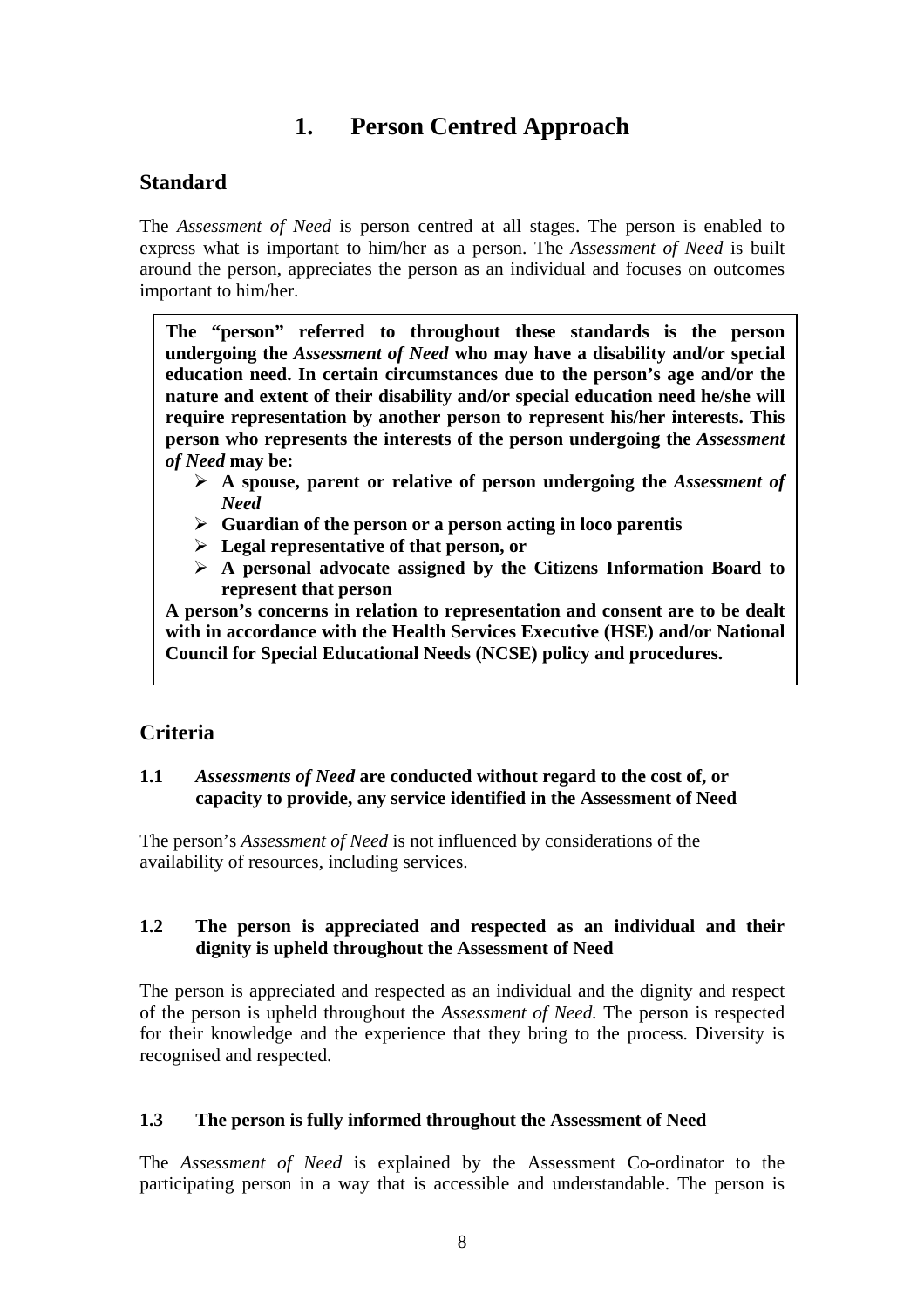made aware of his/her rights and responsibilities, including the purpose of the *Assessment of Need*. (See Standard 2.2)

### **1.4 The person is entitled to actively participate in the** *Assessment of Need*

The person is involved throughout the *Assessment of Need.* The person is supported to actively participate in the *Assessment of Need*. The Assessment Co-ordinator endeavours to ensure that the person/persons carrying out the *Assessment of Need;*

- Communicates with the person or his/her representative in a manner which facilitates appropriate participation by him/her in the *Assessment of Need*
- Promotes dialogue about the nature of the *Assessment of Need*
- Documents the views (if any) of the person or his/her representative concerning his/her needs

### **1.5 The person's contribution to the** *Assessment of Need* **is central**

The person's contribution is central to the *Assessment of Need* and is acknowledged and respected. The views of the person are listened to, documented and used in relation to the identification and prioritisation of needs.

The person is encouraged to give feedback, where relevant, throughout the *Assessment of Need*. The *Assessment of Need*, where relevant takes into account the views and feedback of the person.

### **1.6 The person's privacy with regard to environment and information is respected and safeguarded**

The *Assessment of Need* is conducted in an environment, which is appropriate to the *Assessment of Need* and respects the person's right to privacy.

Confidential and personal information is dealt with in strict confidence.

### **1.7 The** *Assessment of Need* **report is a comprehensive, evidence based, up to date and accurate record of the findings of the person's** *Assessment of Need*

The views of the person are central to the *Assessment of Need* report.

The report clearly indicates how evidence for the opinions formed is gathered and used, including information on assessment tools used.

The *Assessment of Need* report is written using standardised, national report formats.

The *Assessment of Need* report contains the following information:

• Whether the applicant has a disability and/or special education need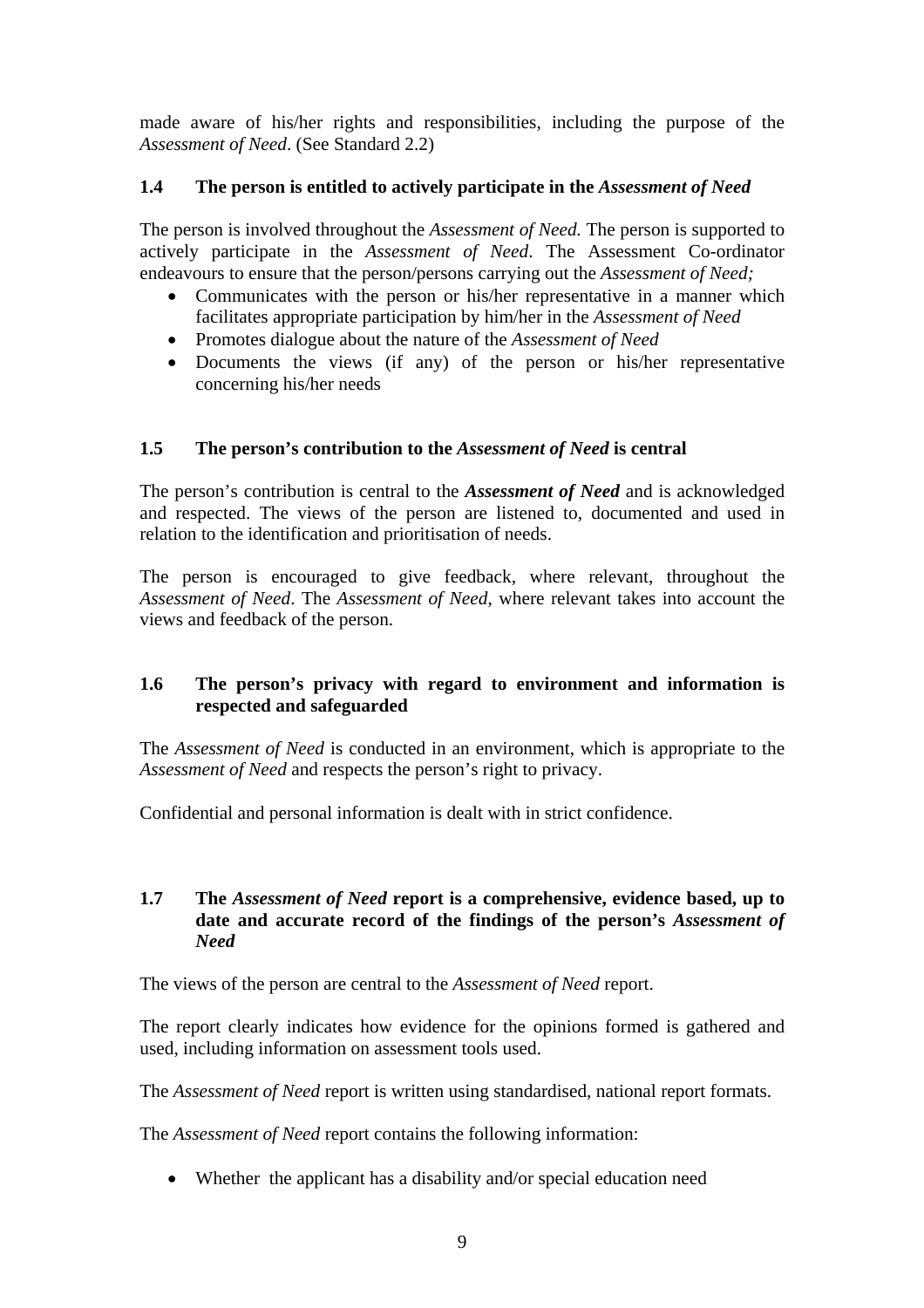- Nature and extent of the disability and/or special education need
- Health and special education needs (if any)
- Prioritisation of these needs
- Interventions deemed appropriate and ideally, the period of time for provision
- Period within which a review of the *Assessment of Need* should be carried out, where relevant

A person with a disability and/or special education need may reapply for an *Assessment of his/her Needs*, if he/she is of the opinion that since the date of the initial *Assessment of Need*:

- There has been a material change of circumstances
- Further information has become available which either relates to the personal circumstances of the applicant or to the interventions deemed appropriate to meet the needs of the applicant, or
- A material mistake of fact is identified in the assessment report

Clear referral pathways and agreed written protocols are in place to deal effectively with further referrals to other agencies.

### **1.8 The person is informed of the complaints/appeals process and of his/her entitlements to make a complaint/appeal**

The person is entitled to make a complaint under Section 14 of the Disability Act (2005).

The person is entitled to make an appeal under Sections 18 & 20 of the Disability Act (2005) and under Sections 6 & 12 of the EPSEN Act (2004)<sup>\*</sup>.

Complaints/appeals are dealt with in a timely and efficient manner and in accordance with the legislation.

 $\overline{a}$ 

<span id="page-9-0"></span><sup>∗</sup> This section of the EPSEN Act 2004 has not yet been commenced.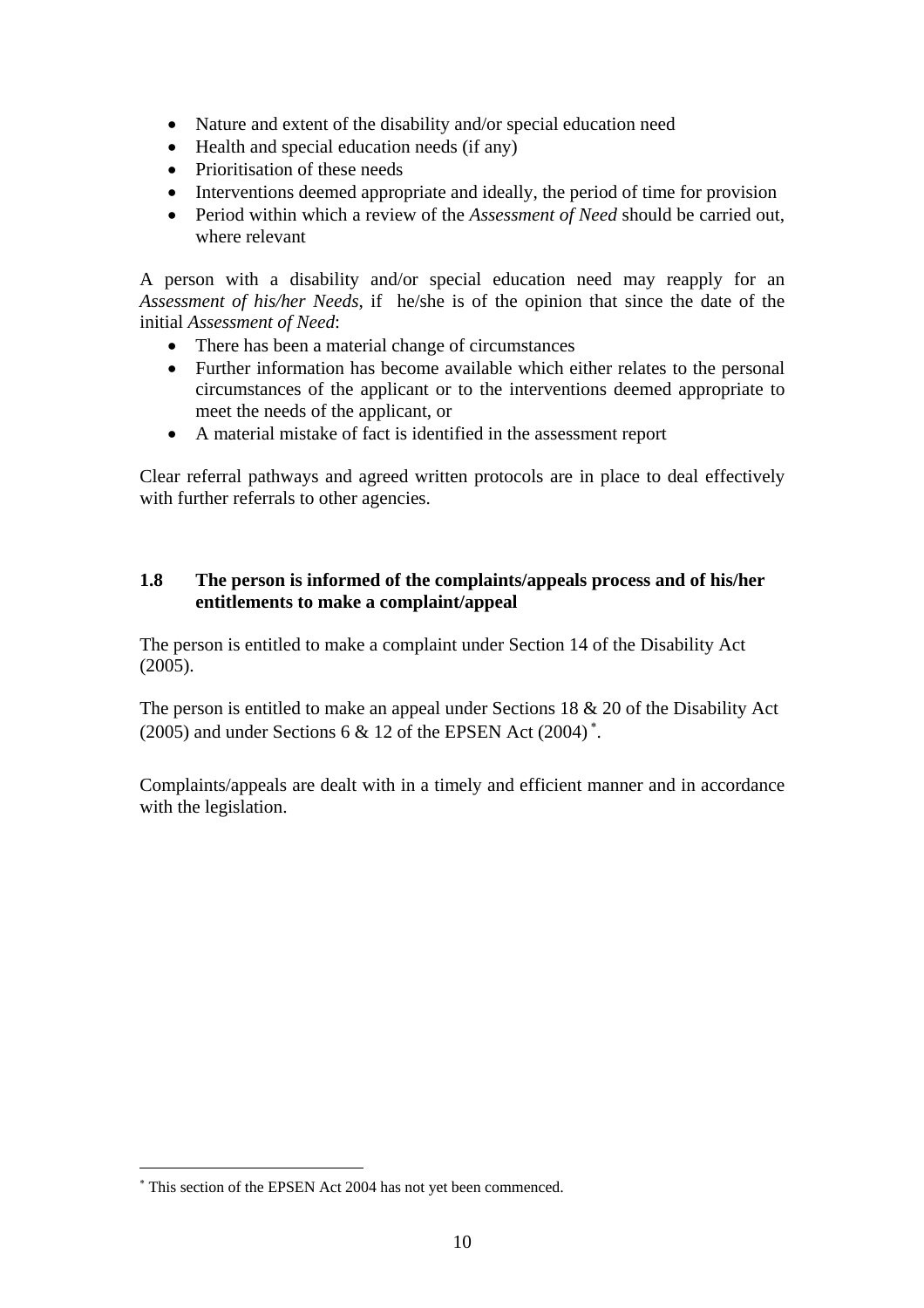# **2. Information**

### **Standard**

Accurate information and records regarding the *Assessment of Need* process are provided, communicated and maintained in a way that is accessible, understandable and in a manner that is appropriate for all persons.

### **Criteria**

### **2.1 Information regarding the** *Assessment of Need* **process is widely distributed, clearly stated and readily available in a range of accessible formats**

Information regarding the *Assessment of Need* process is publicly available and distributed widely.

Information is available in an accessible format, which may include accessible HTML (websites), large print, picture symbols, child friendly formats, audio recording, Braille, Easy to Read and different languages, as appropriate.

The information outlines clearly what the *Assessment of Need* process is and what can be expected. General information about the *Assessment of Need* process is provided to include:

- How to make an application for *Assessment of Need*
- Where the *Assessment of Need* takes place
- Contact details for the *Assessment of Need*
- How it will be undertaken and by whom
- The components of the *Assessment of Need*
- The outcome of the *Assessment of Need*
- What will happen following the *Assessment of Need*
- How to make a complaint or an appeal

A point of contact is provided for those applying for an *Assessment of Need. A*ssistance is provided where required for those applying for an *Assessment of Need*.

### **2.2 Information is communicated effectively and in an easily understandable and timely manner during all stages of the** *Assessment of Need* **process**

The Assessment Co-ordinator ensures that the person is given comprehensive information about the *Assessment of Need* process, the outcome of the *Assessment of Need* and the next steps.

The person is enabled and supported to ask questions and raise any concerns. There is a response to questions and concerns.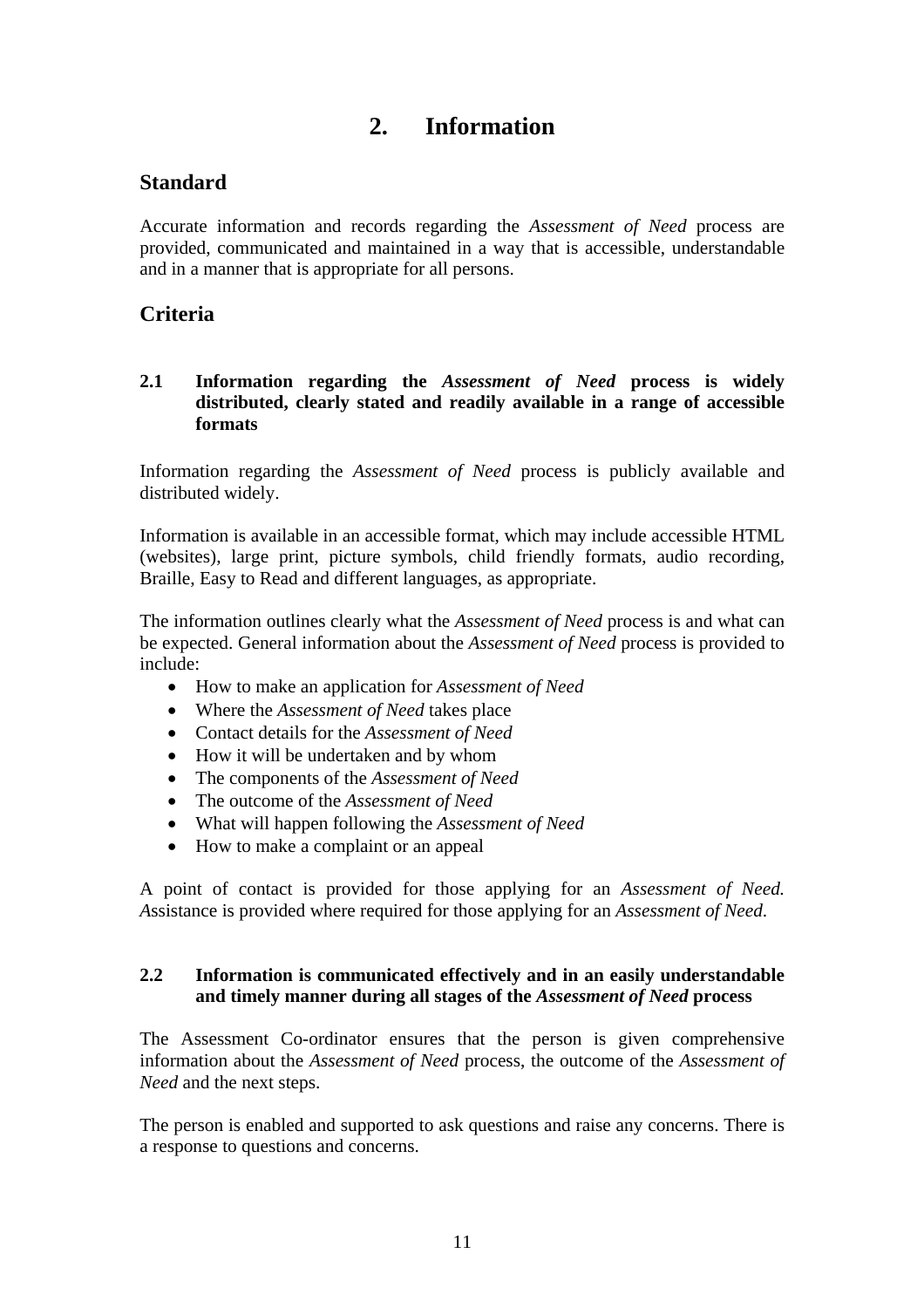### **2.3 The person is entitled to access information in connection with his/her**  *Assessment of Need*

The person can access information about his/her *Assessment of Need.*

On completion of the *Assessment of Need*, the person is given a copy of his/her *Assessment of Need* report, in an appropriate format and in accordance with relevant legislation.

Professional reports relating to the person's *Assessment of Need* can also be accessed by the person subject to the policies of the Health and Education sectors.

### **2.4 Policies and Procedures governing the** *Assessment of Need* **process are made known to and followed by staff and communicated to participating persons**

Documented policies and procedures are in place for the *Assessment of Need*, consistent with legislation EPSEN Act, (2004)[∗](#page-11-0) and Disability Act, (2005)} and regulations as provided for under Section 21 of the Disability Act (2005). These policies and procedures are made known to and followed by staff. Policies and procedures address all stages and components of the *Assessment of Need*.

Policies and procedures are developed, reviewed, audited and updated on a regular basis.

### **2.5 All information and records gathered during the** *Assessment of Needs* **are held in a secure manner and all information is held and dealt with in confidence**

All confidential and personal information is handled in compliance with relevant legislation.

Due care is taken not to release or disclose information unless necessary to fulfil legal and professional requirements. Records, including computerised records, are safeguarded against loss, damage or use by unauthorised persons.

An Information Management policy is in place in relation to the collection, storage and transfer of information.

### **2.6 Complaints and appeals in relation to the** *Assessment of Need* **are dealt with in accordance with legislation**

The person is provided with information in relation to complaints and appeals for the *Assessment of Need.* 

 $\overline{a}$ 

<span id="page-11-0"></span><sup>∗</sup> This section of the EPSEN Act 2004 has not yet been commenced.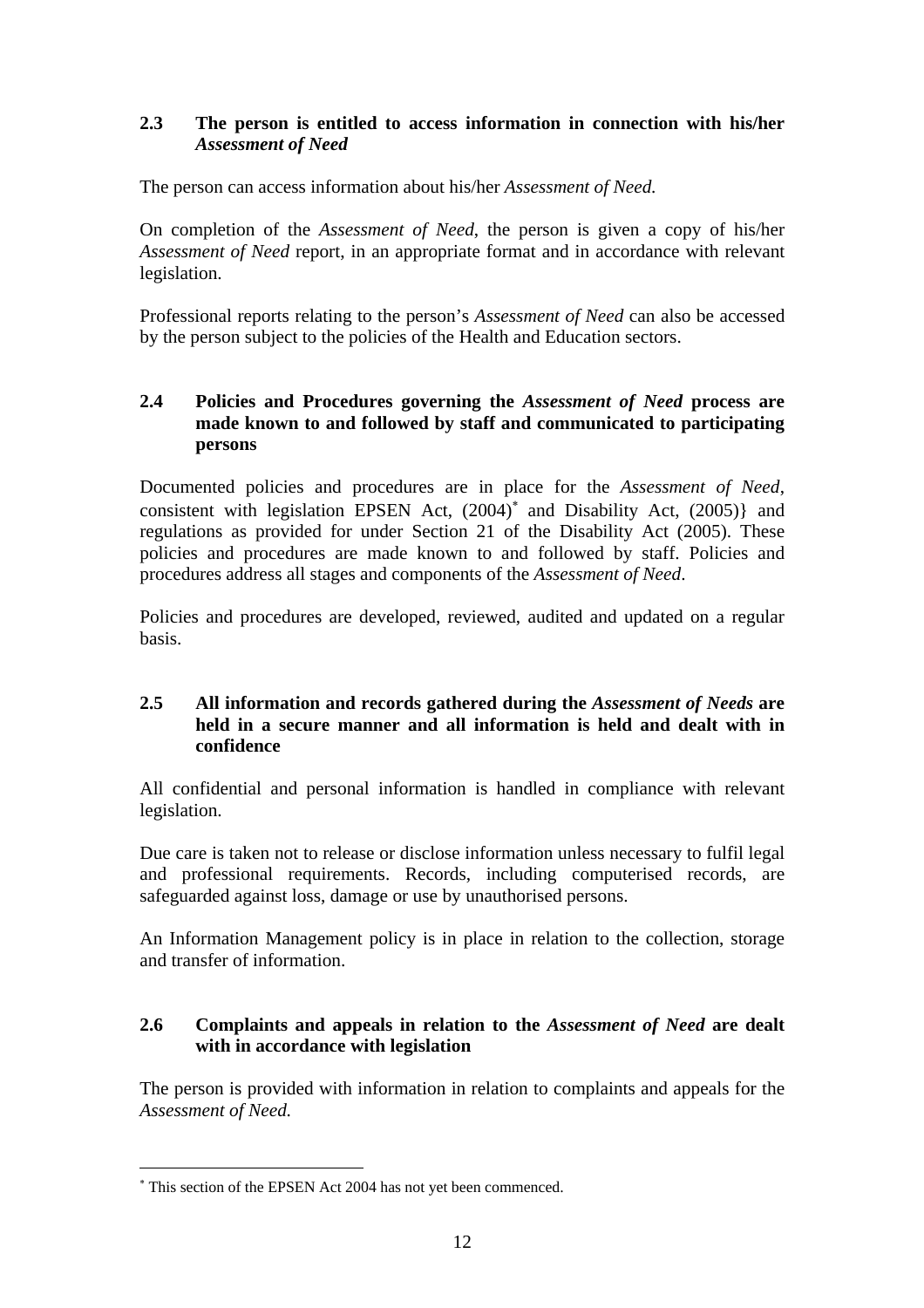Complaints and/or appeals can be made under the following legislation:

- The EPSEN Act (2004)
- The Health Act (2004)
- The Disability Act (200)

Under the EPSEN Act 2004, Sections 6 and 12, parents may, in respect of their **child, make appeals.** 

**Under Section 6 of the EPSEN Act 2004**, parents may, in respect of their child; appeal to the Appeals Board against an assessment made under:

- 1) Section 3: Preparation of education plan by school (including steps preliminary to such preparation), and/or
- 2) Section 4: Assessment of Child by or on behalf of Health Services Executive or Council

in relation to the child on the ground that it was not carried out in a manner which conforms with the standards determined under section 5(5) of the EPSEN Act 2004.

*"The Appeals Board shall hear and determine an appeal under this section within 2 months after the making thereof and such a determination may be one either to –* 

- *a) Allow the appeal and give such direction as it considers appropriate to the principal, the Health Services Executive or the Council, as appropriate, (which may include a direction requiring a fresh assessment under section 3 or 4 to be carried out in relation to the child), or*
- *b) Dismiss the appeal."*

**Under Section 12 of the EPSEN Act 2004**, parents may, in respect of their child, appeal to the Appeals Board against -

*"The discharge by the Council or a principal of a school of its or his or her duties in relation to:* 

- *1) Any statement or description of their child's special educational needs as set out in an educational plan, or*
- *2) Any other statement or description appearing in the education plan as initially prepared or as it stands amended for the time being in consequence of a review,*
- *3) On the ground that a statement or description is incorrect or inadequate to meet the child's special educational needs.*
- *4) The discharge by a school or Health Services Executive of its duties with respect to an education plan on the ground that there has been a failure by it to implement any part of the plan."* **(EPSEN Act, 2004: Section 12)**

*"The Appeals Board hear and determine an appeal under section 12 of the EPSEN Act, 2004 within two months from the making thereof and such a determination may be one either to –* 

- *1) Allow the appeal and, as appropriate, give a direction to the principal of the relevant school or the Council requiring the principal or the Council to amend the plan in such manner as the Appeals Board considers appropriate and specifies in its direction or give such other direction to the principal, the relevant Health Services Executive or the Council relating to the child's education as the Board considers appropriate, or*
- 2) *Dismiss the appeal."* **(EPSEN Act 2004, Section 12)**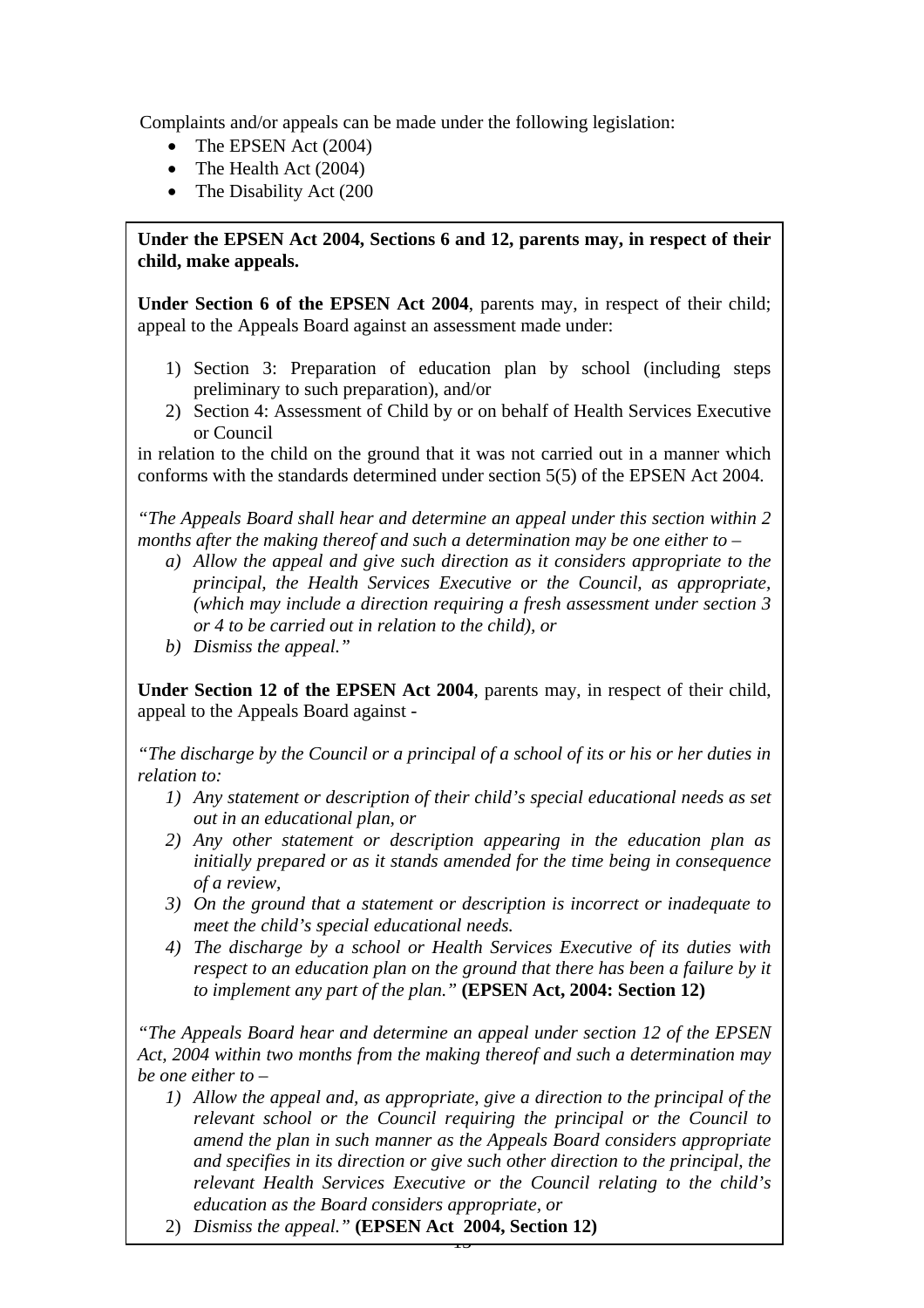**Under the Health Act (2004)** Part 9, Sections 45 to 55 deal with complaints.

**Under the Disability Act, (2005)** a person may make a complaint to the Health Services Executive (HSE) about:

- *1) "A determination by the Assessment Co-ordinator concerned that he/she does not have a disability*
- *2) The fact, if it be the case, that the assessment under section 9 was not commenced within the time specified in section 9(5) or was not completed without undue delay.*
- *3) The fact, if it be the case, that the assessment under section 9 was not conducted in a manner that conforms to the standards determined by a body referred to in section 10"* **(Disability Act, 2005).**

Complaints are heard by a Complaints Officer. The complaint is resolved informally, if possible. If informal resolution is not possible, the complaint is investigated and a recommendation is issued with a timeframe for the action directed.

A person may lodge an appeal against the recommendation of a Complaints Officer. Appeals are investigated by an independent Appeals Officer. If the parties to the appeal agree, an appeal may be resolved by mediation. Otherwise, an appeal hearing will take place and a formal determination will issue. The Appeals Officer's determination is final and may only be appealed on a point of law to the High Court.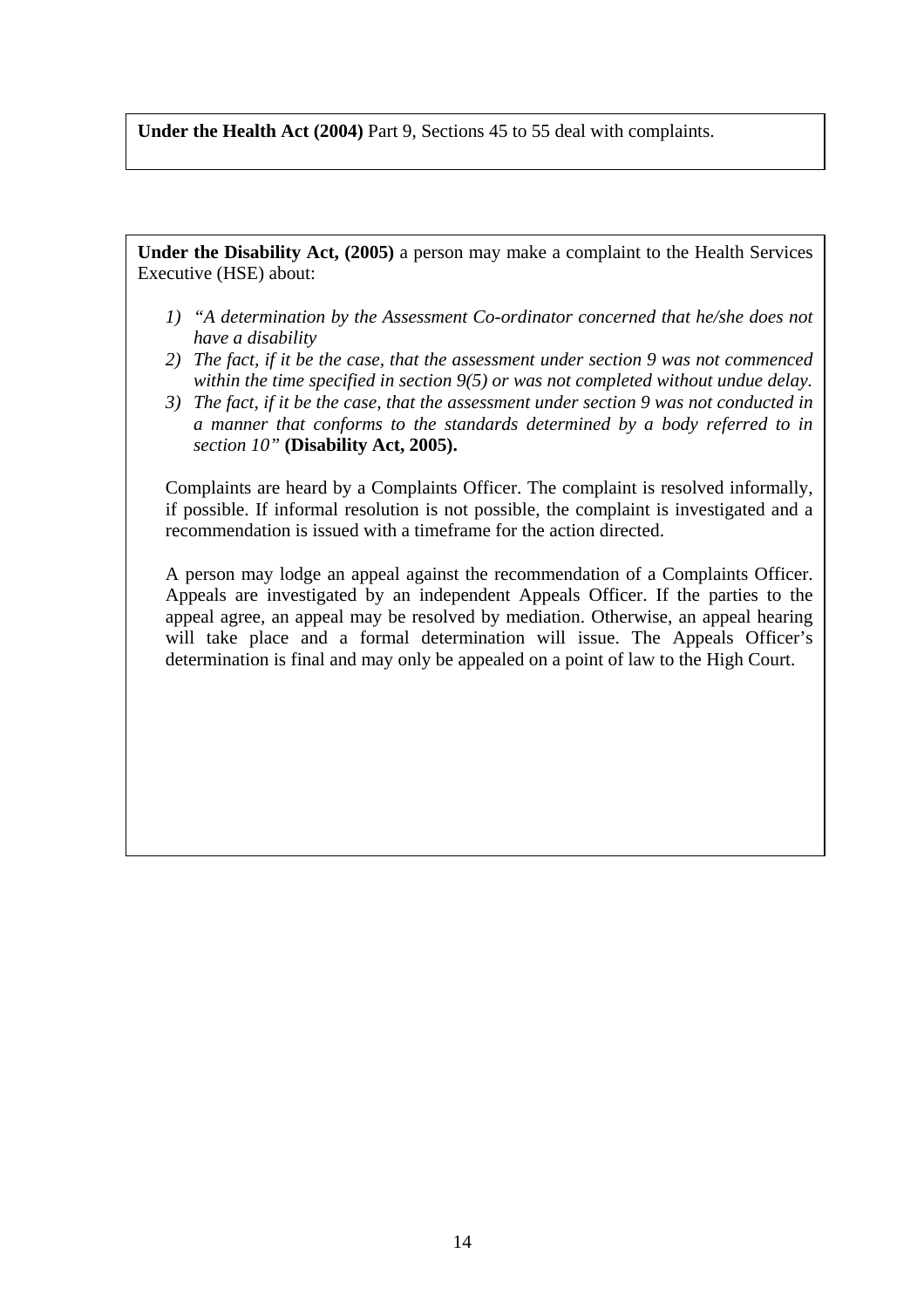# **3. Access to the** *Assessment of Need*

### **Standard**

The *Assessment of Need* will be easy to access, responsive to the needs of those requiring the service and conducted in a timely manner in accordance with legislation.

### **Criteria**

### **3.1 The application process is simple, efficient and accessible**

Applications (which must be in writing), can be initiated in a number of ways by the person or a representative as outlined in the legislation:

- By phone call, followed by a written application
- By letter
- By email

 $\overline{a}$ 

• By a visit to facilities, followed by a written application

Information and support, as required, is available for those making an application*.*

Reasonable efforts are made to encourage and ensure access to the *Assessment of Need* process.

### **3.2 Applications are dealt with in a prompt and efficient manner**

Each application is acknowledged within 2 weeks of receipt in a relevant format.

Assessments of Need are carried out in accordance with legislation and regulations under the Disability Act 2005:

- *"Where the person is eligible for an Assessment of Need under the Disability Act, and Part 2 of the Disability Act has been commenced in respect of the person, the Assessment of Need is guaranteed to commence within 3 months of the date of receipt of the completed application" (Disability Act, 2005)*
- "Where the EPSEN Act 2004<sup>\*</sup> applies in respect of a request for an *Assessment of Need that Assessment of Need is guaranteed to commence within 1 month of the date of receipt of the completed application or request under the EPSEN Act, 2004, when the relevant section of the EPSEN Act (2004) is commenced"*

<span id="page-14-0"></span><sup>∗</sup> This section of the EPSEN Act 2004 has not yet been commenced.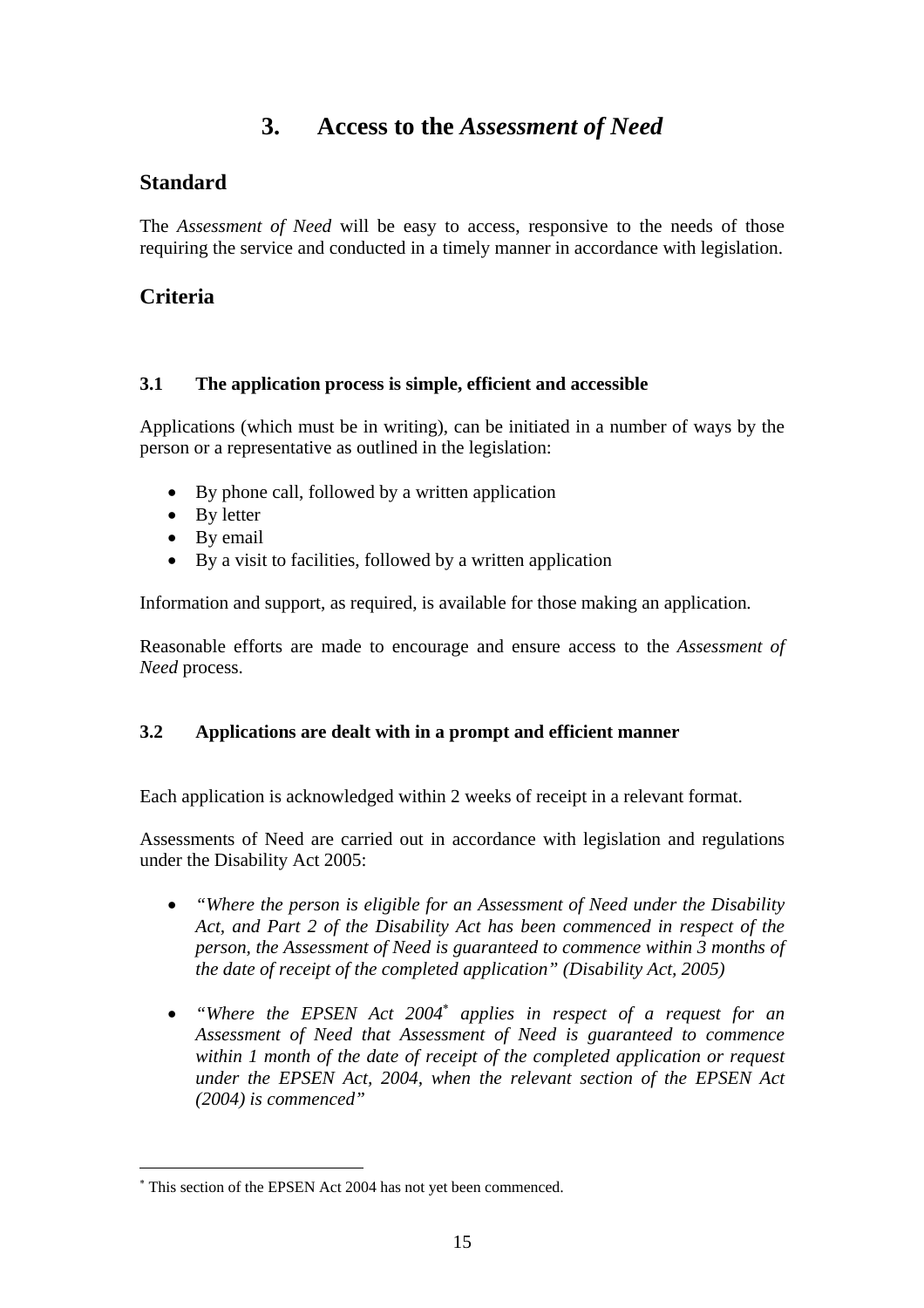• *"The person's Assessment of Need will aim to be completed without undue delay EPSEN Act (2004) Section (4) (4); Disability Act, (2005) (9) (5)."* 

### **3.3 The** *Assessment of Need* **is conducted in an environment that is safe and accessible to the person**

Locations for the conduct of Assessments are determined with due consideration given to suitability, safety and access.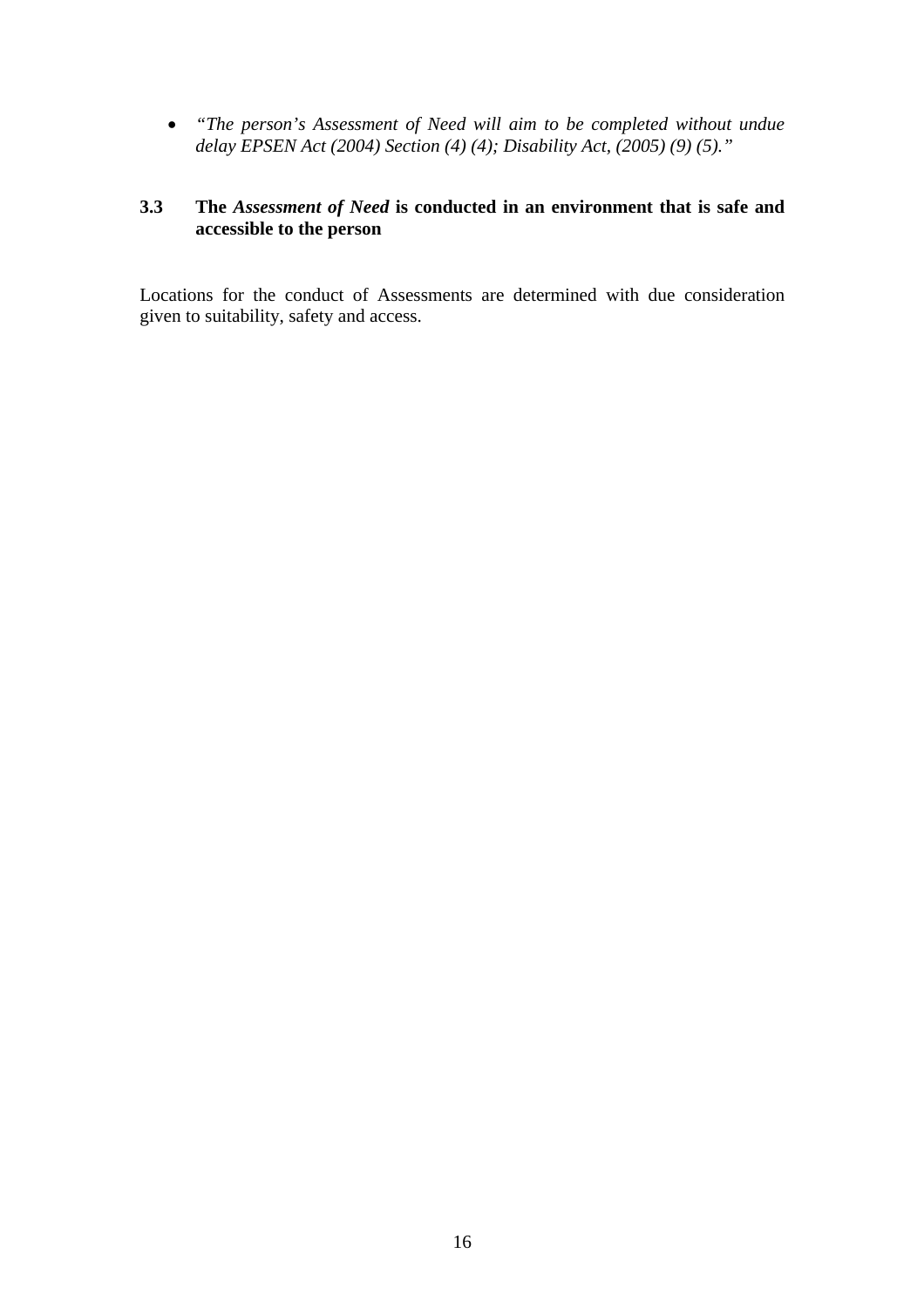# **4. Involving Appropriate Education and Health Staff in the** *Assessment of Need* **Process**

## **Standard**

Staff engaged in the *Assessment of Need* process will be competent in conducting or co-ordinating a high quality *Assessment of Need*. Recruitment, management and ongoing training practices will support the achievement of a high quality *Assessment of Need.*

### **Criteria**

### **4.1 Child and adult protection**

Staff engaged in the *Assessment of Need* process have up-to-date Garda Clearance prior to taking up their positions.

Staff engaged in the *Assessment of Need* process are familiar with, and adhere to, policies and protocols on child protection and on the protection of vulnerable adults.

### **4.2 Staff are suitably qualified**

Managers ensure staff hold suitable qualifications and have relevant experience for *Assessment of Need.* 

Professionals conduct the *Assessment of Need* in accordance with professional codes of practice as set out by their professional body.

### **4.3 Induction, training and supervision of staff carrying out the** *Assessment of Need*

Professionals conducting the *Assessment of Need*, currently practice in a relevant field and keep up to date with evidence based developments.

Staff involved in the *Assessment of Need* process receive appropriate induction, with an emphasis on person-centred practice and multi-disciplinary approaches.

Staff involved in the Assessment of Need receive training relevant to the process.

Staff involved in the *Assessment of Need* process receive ongoing support, including supervision.

### **4.4 Equality and diversity is promoted and valued among staff**

Staff are supported to promote and value equality and diversity.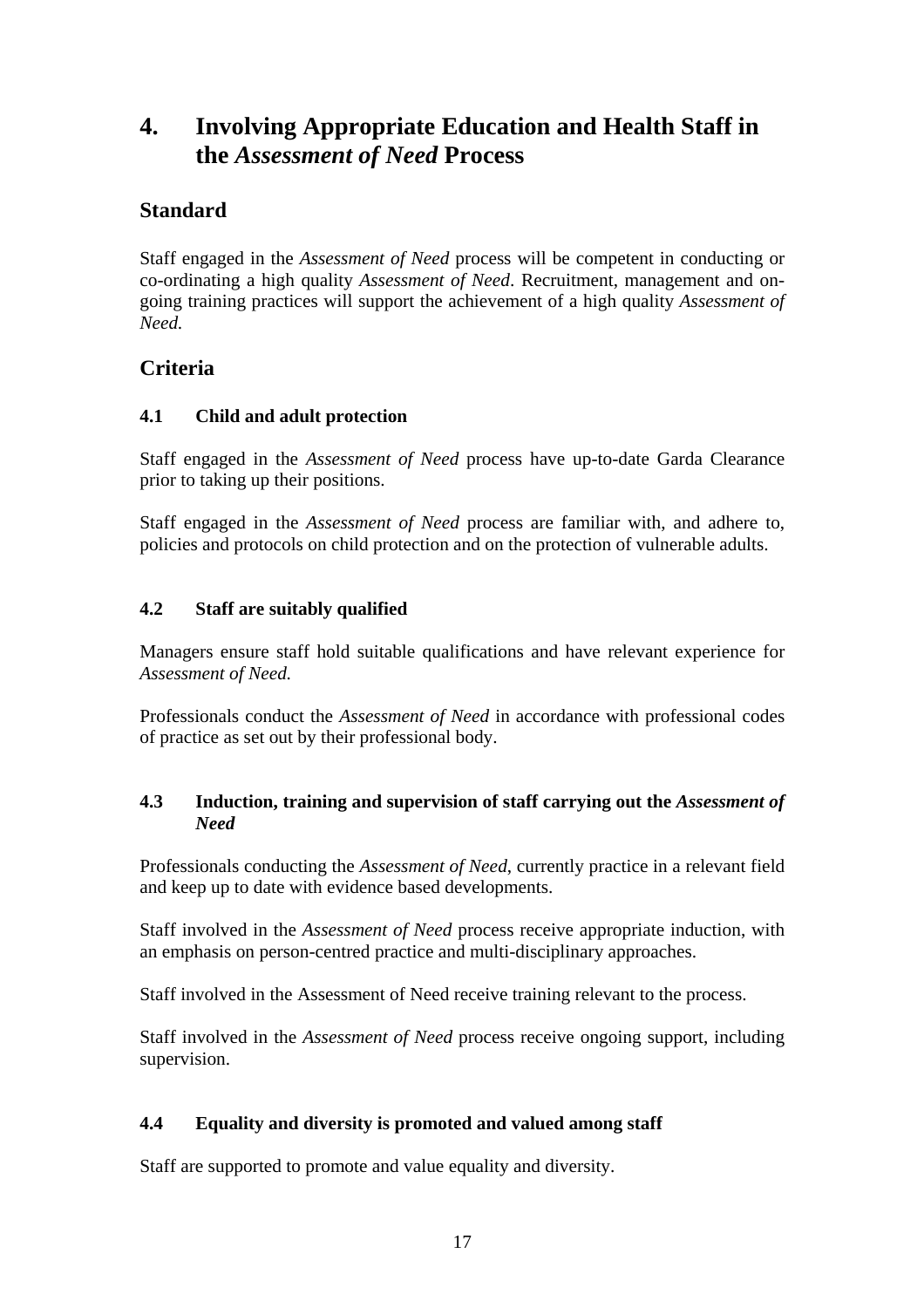### **4.5 Assessments of Need are conducted in a consistent manner nationally**

*Assessments of Need* are conducted in accordance with nationally agreed guidelines.

Methods of assessment are reviewed on a regular basis to reflect developing best practice and to promote consistency in the *Assessment of Need*.

### **4.6 Continuity in Assessment of Need**

Procedures are in place to ensure continuity of the *Assessment of Need* process.

Insofar as possible, there is continuity of personnel involved in the *Assessment of Need* process.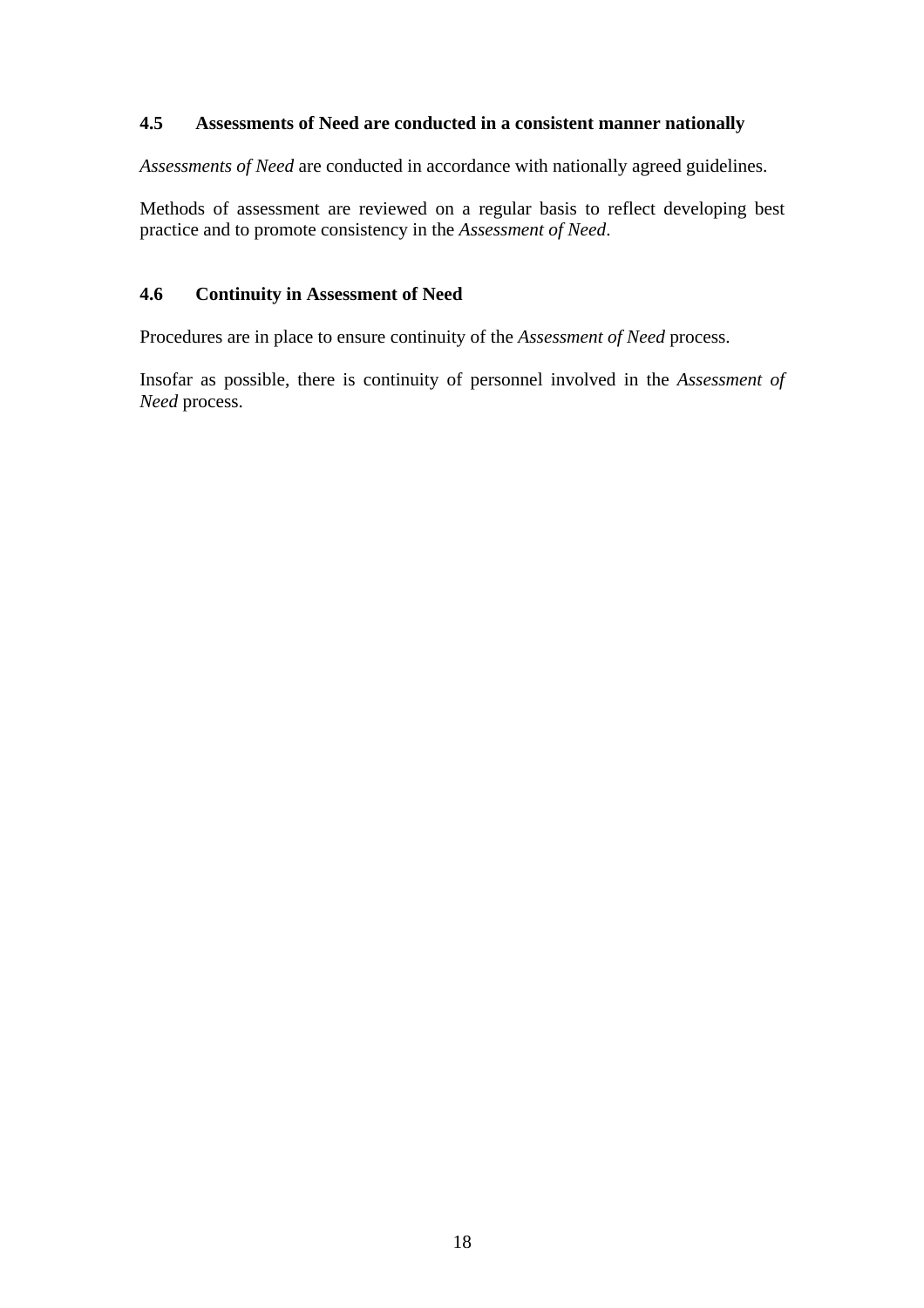# **5. Co-ordinated** *Assessment of Need*

### **Standard**

The *Assessment of Need* is effectively coordinated in order to accurately identify the needs of the person and to achieve a comprehensive report for the person.

### **Criteria**

### **5.1 The Assessment Co-ordinator ensures that all aspects of the** *Assessment of Need* **process are effectively coordinated**

The Assessment Co-ordinator ensures that:

- The *Assessment of Need* is as simple or as specialised as each person requires
- A multidisciplinary format for the *Assessment of Need* is used where appropriate
- All appointments which are part of the *Assessment of Need* are arranged in consultation with the person and are planned with a view to minimising duplication
- All information is collated and a single *Assessment of Need* report is compiled

### 5.2 **The Assessment Co-ordinator ensures that where a number of professionals are involved in the** *Assessment of Need***, they work in a coordinated way**

Where a number of people are involved in the Assessment of Need they work in a coordinated way to achieve a comprehensive Assessment of Need report.

The assessment processes and report formats used facilitate ease of access to and transfer of information

### **5.3 Effective links with other services**

Where Assessment of Need reports indicate a requirement for referral beyond the health and education sectors, guidelines and pathways for such referrals are in place.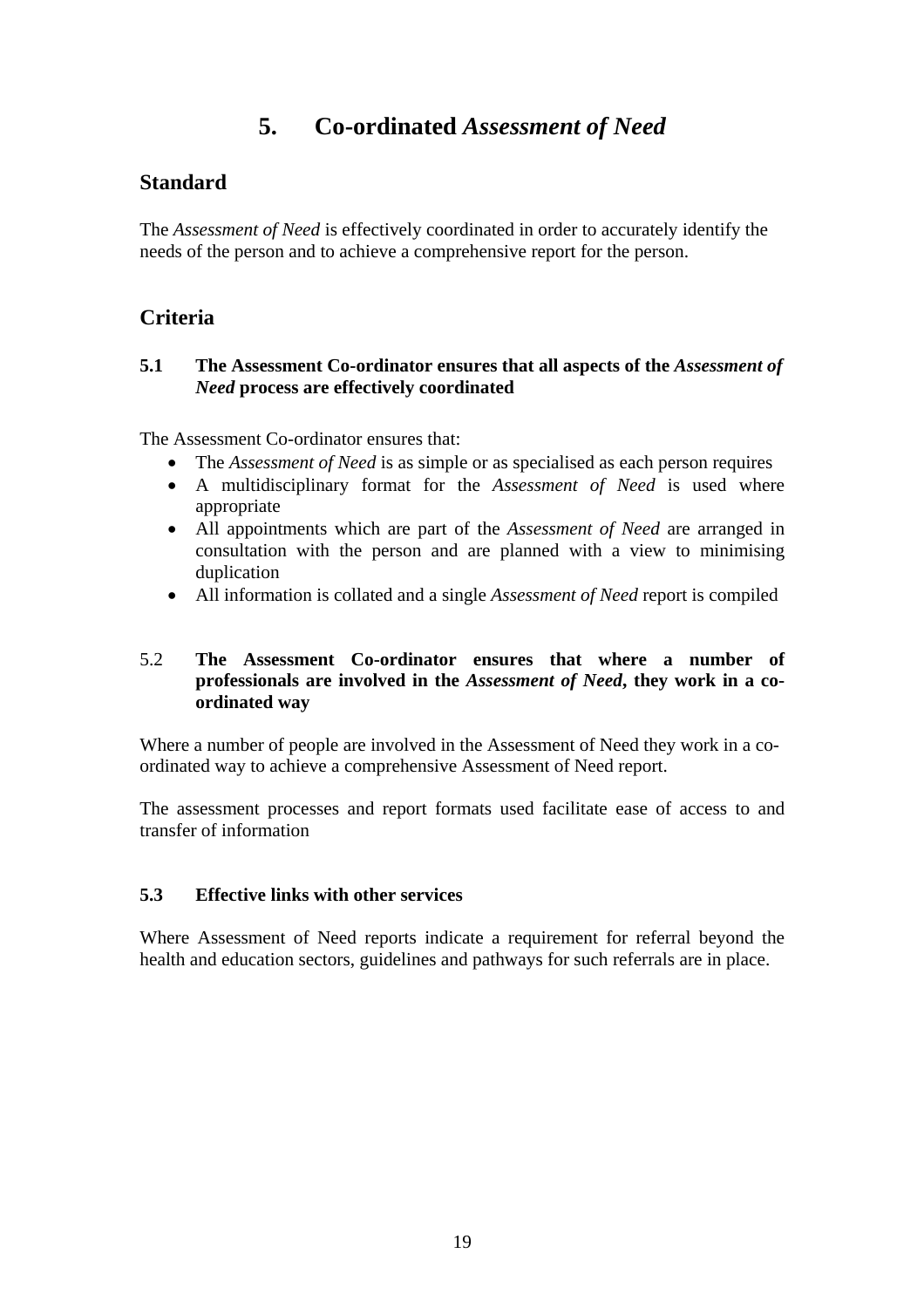# **6. Monitoring and Review**

### **Standard**

The implementation of the Standards is regularly evaluated by the *Assessment of Need* provider, and independently monitored by HIQA, in order to ensure that Assessments of Need are conducted to an agreed level of quality.

### **Criteria**

### **6.1 The implementation of the standards is monitored by HIQA in accordance with legislation**

Service users, service providers and other stakeholders are consulted as part of the monitoring process and their views are taken into consideration.

Monitoring reports and recommendations are published by HIQA.

### **6.2 Providers of** *Assessments of Need* **are obliged to comply with these standards and conduct regular evaluations**

The contracting agency ensures that compliance with the standards is explicit in the contractual agreement. Regular evaluation includes internal audit by the provider to ensure consistency and compliance.

### **6.3 The standards are reviewed and up-dated on a regular basis by HIQA in accordance with legislation**

Service users, service providers and other stakeholders are consulted as part of the review process and their views are taken into consideration.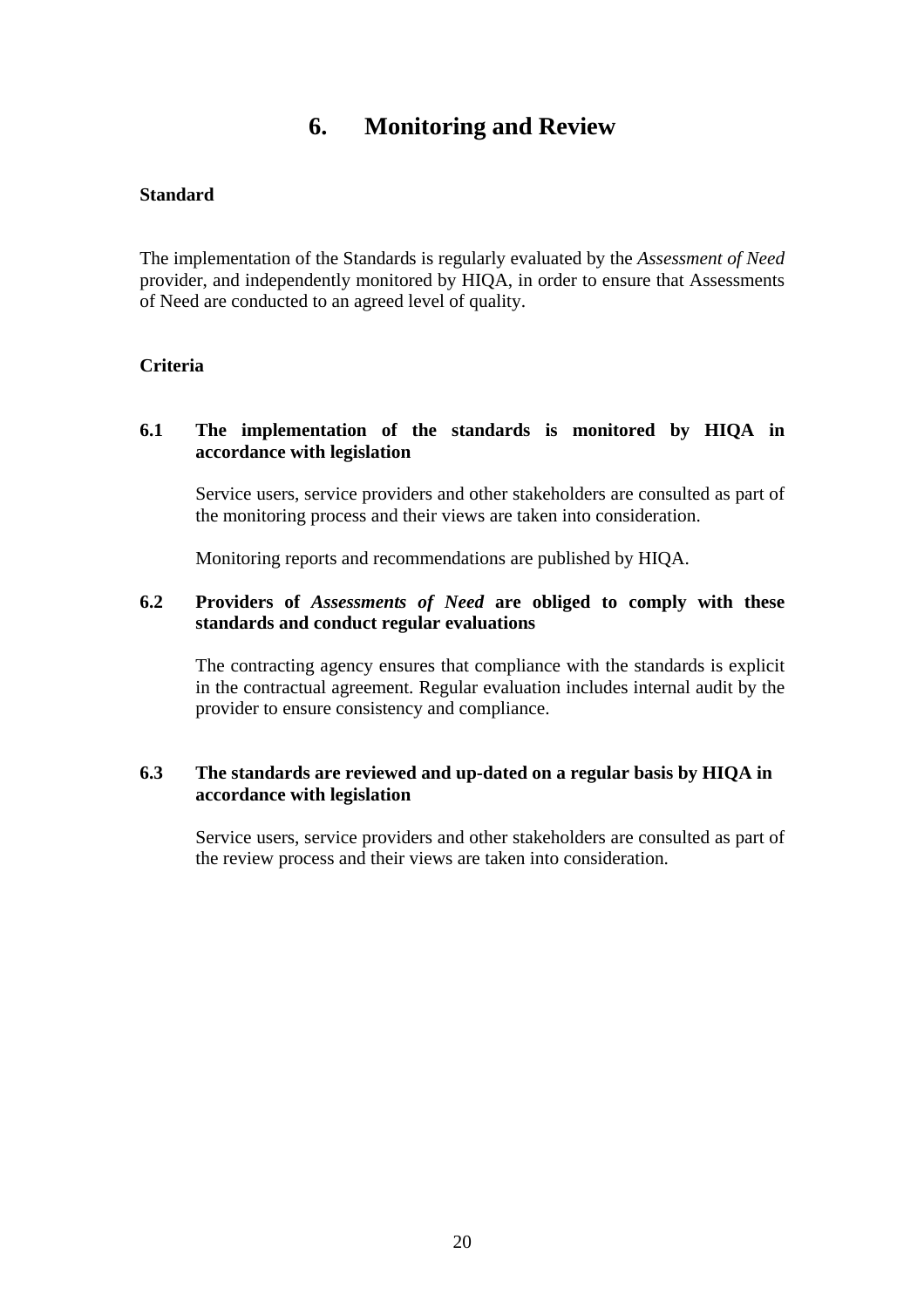### **GLOSSARY**

### **(This Glossary is not exhaustive and is for guidance only).**

### **Advocate**

An advocate is a person who represents and speaks on behalf of the person with a disability and/or special education need.

### **Assessment Co-ordinator**

The person who co-ordinates the assessment process and may also produce the assessment report.

Under the Disability Act (2005) the Assessment Co-ordinator is officially known as the Assessment Officer.

Under the EPSEN Act (2004) the Assessment Co-ordinator may be:

- 1) The Special Education Needs Organiser (SENO)
- 2) The Principal of the School.

### **Assessment Report/Statement of Findings**

A report, which sets out the findings of the Assessment co-ordinator concerned, together with determinations in relation to the following:

- *a) "Whether the applicant has a disability and/or a special educational need*
- *b) In case the determination is that the applicant has a disability and/or a special educational need* 
	- *1) A statement of the nature and extent of the disability and/or special educational need*
	- *2) A statement of the health and special education needs (if any) occasioned to the person by the disability*
	- *3) A statement of the services considered appropriate to meet the needs of the applicant.*
	- *4) A statement of the period within which a review of the assessment should be carried out (Disability Act (2005) Part 2 Section (8) (7))."*

### **Carer**

A carer is any person who provides regular ongoing support to a person with a disability.

### **Citizens Information Board (Formally known as Comhairle)**

The Citizens Information Board is the national statutory agency responsible for supporting the provision of information, advice and advocacy on social services to the public. It supports the provision of information to the public through the nationwide network of Citizens Information Centres, the Citizens Information Phone Service and through the Citizens Information website.

The agency has a statutory commitment to assist and support people, particularly those with disabilities, in identifying and understanding their needs and options and in accessing their entitlements to social and civil services.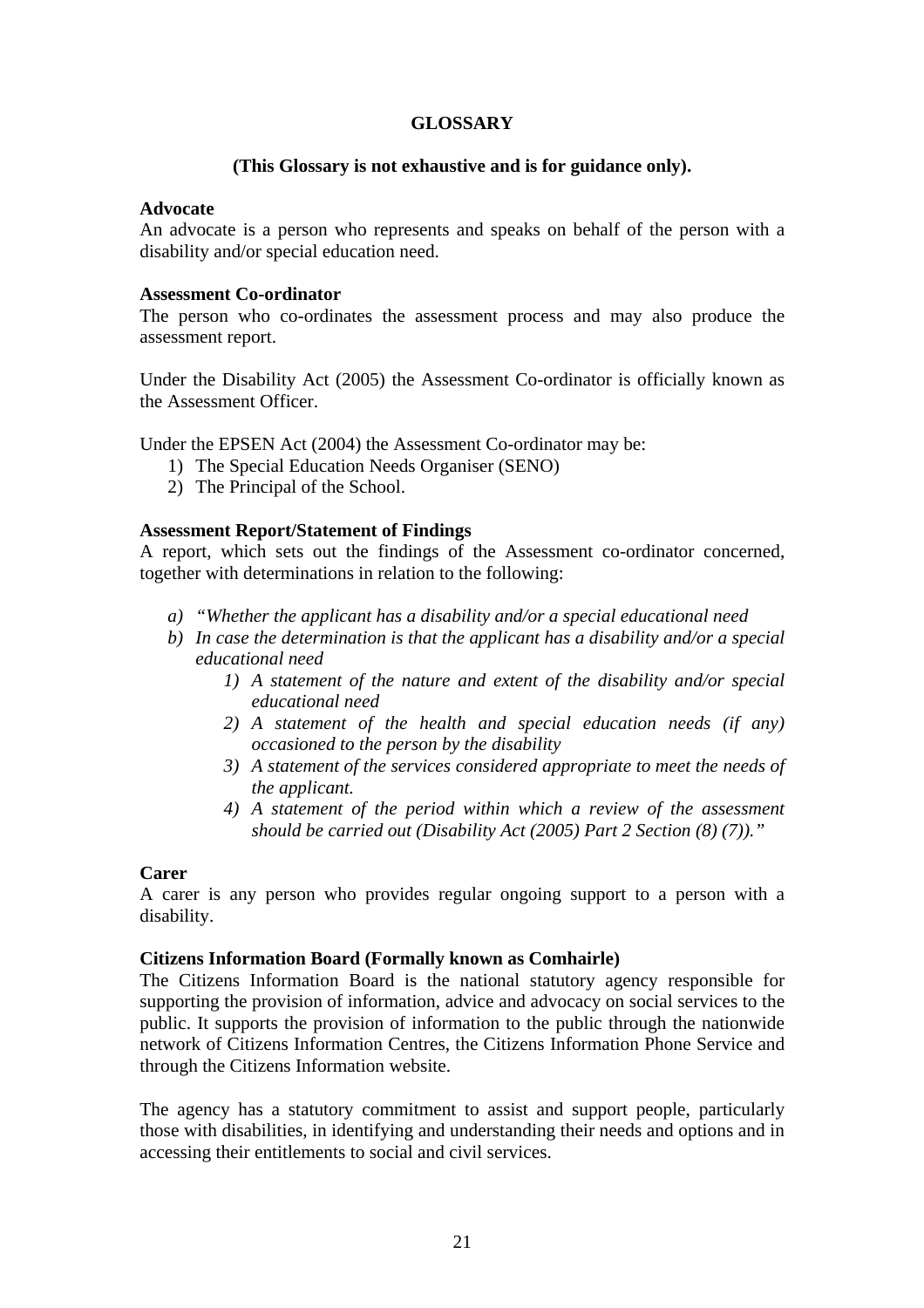### **Criteria**

A measurement, by which the meeting of the standard, will be judged.

### **Definition of Disability (Disability Act 2005)**

Disability, in relation to a person, means a substantial restriction in the capacity of the person to carry on a profession, business or occupation in the State or to participate in social or cultural life in the State by reason of an enduring physical, sensory, mental health or intellectual impairment. Persons with a disability entitled to services in Part 2 of the Disability Act 2005 are those with a "substantial restriction" which is permanent or likely to be permanent, results in a significant difficulty in communication, learning or mobility or in significantly disordered cognitive processes and gives rise for services to be provided continually to the person whether or not a child, or, if the person is a child, to the need for services to be provided early in life to ameliorate the disability.

### **Definition of Special Education Needs (EPSEN Act 2004)**

Under the EPSEN Act (2004) "Special Education Needs" means, in relation to a person, a restriction in the capacity of the person to participate in and benefit from education on account of an enduring physical, sensory, mental health or learning disability or any other condition which results in a person learning differently from a person without that condition.

### **Individual Education Plan (IEP)**

An Individual Education Plan (IEP) is a written document prepared for a named student which specifies the learning goals that are to be achieved by the student over a set period of time and the teaching strategies, resources, and supports necessary to achieve these goals.

### **Interdisciplinary Assessment Team**

The interdisciplinary team is comprised of professionals from several disciplines. Evaluations can be a mixture of joint and individual assessments. The members collaborate with each other to interpret their findings and design intervention programmes.

### **Loco Parentis**

A person who is in the position of a parent in relation to a child, and has a duty to take reasonable care of that child.

### **Multidisciplinary Assessment Team**

A multidisciplinary assessment team is a group of people from various disciplines (both clinical and non-clinical) who work together to provide an *Assessment of Need* within a specified area.

### **Person Centred**

Person centredness is defined as 'seeking to put the person first'. A person centred service is one which is 'provided, organised and designed around what is important to the service users from his/her own perspective. Person Centred Services direct effective supports to facilitate these individual choices.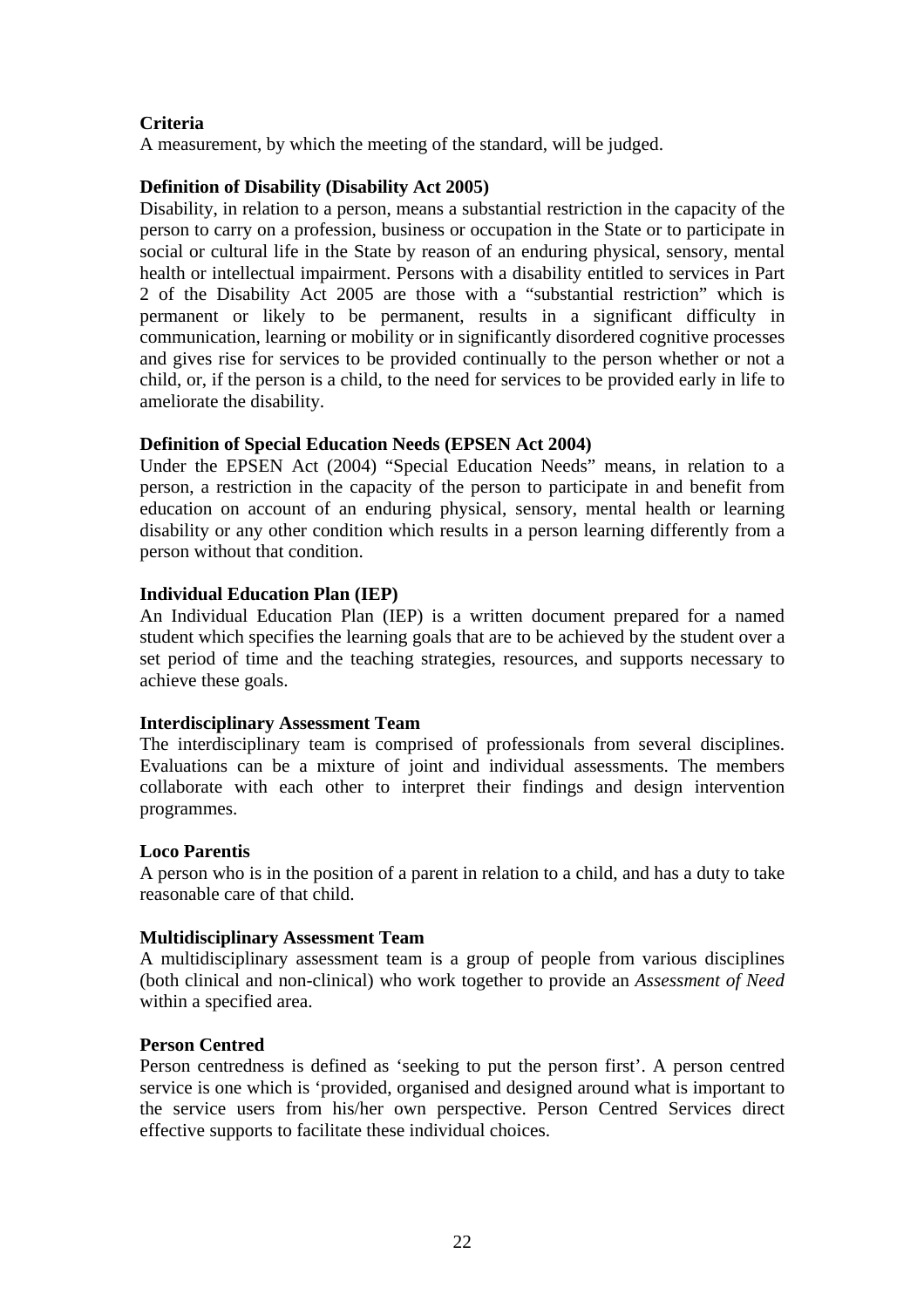### **Policy**

A definite course or method of action selected from among alternatives and in light of given conditions to guide and determine present and future decisions.

### **Procedure**

A particular course of action taken to implement policy.

### **Protocol**

A code of correct conduct.

### **Regulations**

A governmental order having the force of law. Disability (Assessment of Needs, Service Statements and Redress) Regulations 2007, which will be made in 2007 under Section 21 of the Disability Act 2005.

### **Service Provider**

Person(s) responsible for providing the service, this includes staff and management that are employed, self employed, visiting, temporary, volunteers, contracted or anyone who is responsible or accountable to the organisation when providing a service to the service user.

### **Service Statement**

A statement, which specifies the health services and/or education services, which will be provided to the applicant by or on behalf of the Health Services Executive or an education service provider, as appropriate, and the period of time within such services, will be provided.

### **Service User**

A person with a disability and/or a special education need who is receiving a service from a service provider.

### **Stakeholders**

Relevant parties to the assessment of need, including people with disabilities / special educational needs, their families, advocates, carers, service providers.

### **Standard**

A standard is the desired and achievable level of performance against which performance can be measured.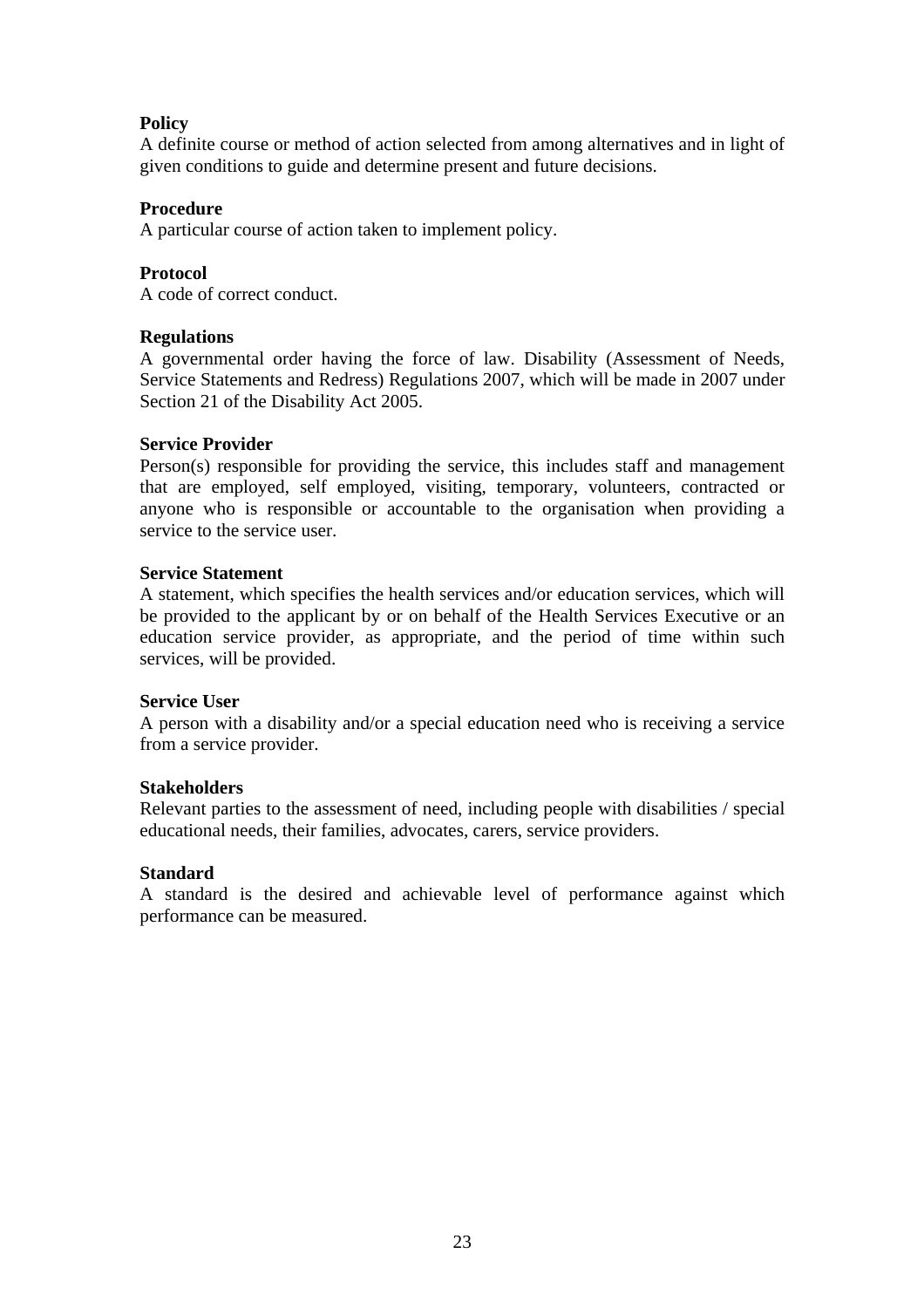### **Appendix 1: Membership of the Cross Sectoral Sub Group on Standards for the** *Assessment of Need*

Membership:

Department of Health and Children – Ms. Bernie McNally (Chair), Mr. Dermot Ryan, Ms. Vera McManamon, Ms. Sinead McEvoy,

Health Service Executive – Ms. Marion Meany, Mr. Tony Leahy, Ms. Maura Morgan

Department of Education and Science – Ms. Mary Horan, Ms. Maureen Costello (National Educational Psychological Service)

National Council for Special Education – Ms. Sheila Clifford, Mr. Sé Goulding

Mental Health Commission – Ms. Rosemary Smyth

National Disability Authority – Ms. Siobhan Barron, Mr. Erik Koornneef

Interim Health Information and Quality Authority – Dr. Tracey Cooper, Ms. Michele Clarke, Ms. Anne Geraghty.

Secretariat: Ms. Aishling Cronin, Ms. Madeline Meade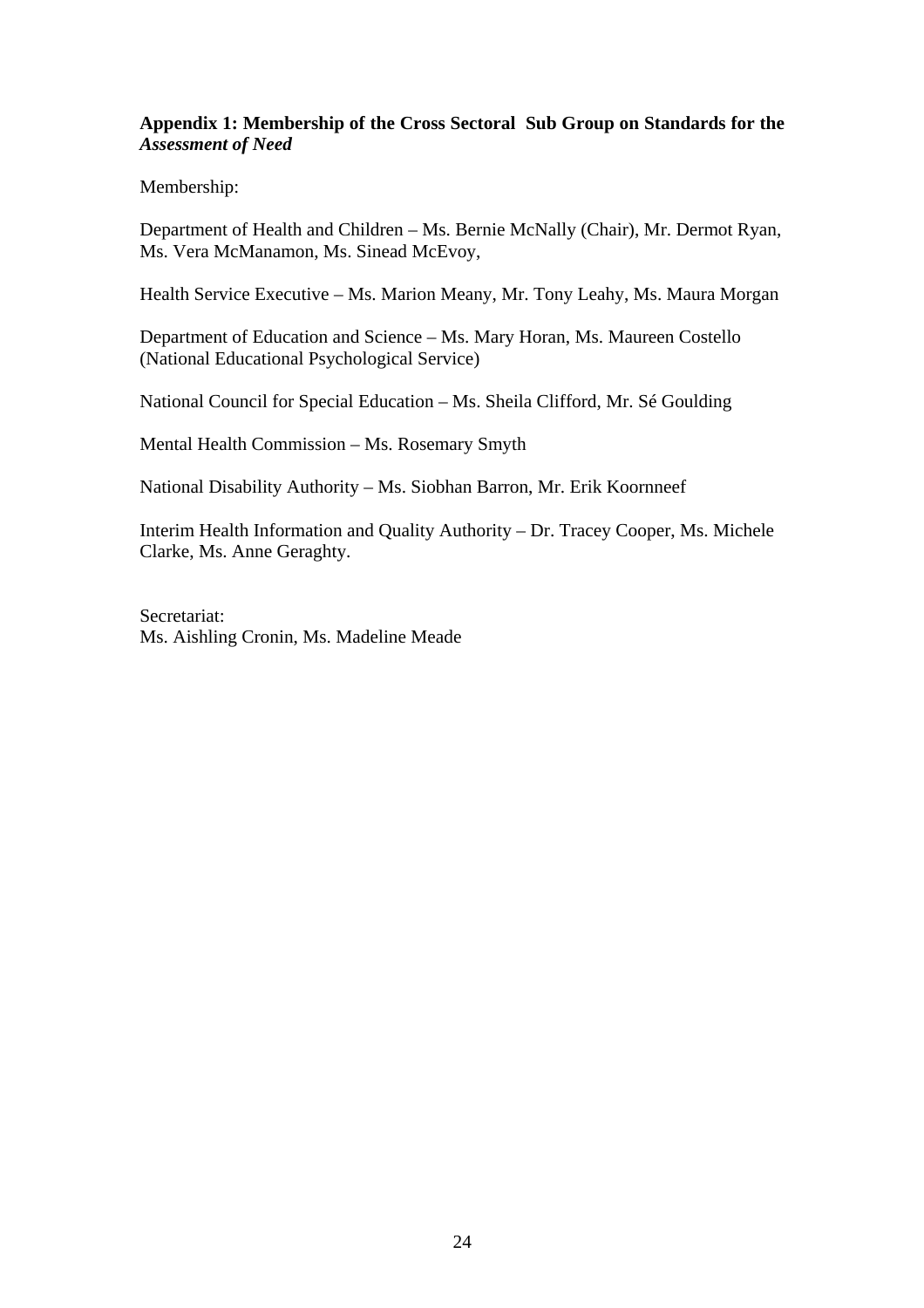# **Appendix 2: Relevant Legislation**

### **(This list is not exhaustive)**

| Assessment of Needs, Service Statements and Redress Regulations made under the |
|--------------------------------------------------------------------------------|
| Disability Act 2005                                                            |
| <b>Blind Persons Act 1920</b>                                                  |
| Carer's Leave Act 2001                                                         |
| Child Care Acts 1991 and 2001                                                  |
| Children Acts 1908 to 2001                                                     |
| <b>Citizens Information Act 2007</b>                                           |
| Comptroller and Auditor General Acts 1866 to 1998                              |
| Data Protection Acts 1988 and 2003                                             |
| Disability Act 2005                                                            |
| <b>Education Act 1998</b>                                                      |
| Education (Welfare) Act 2000                                                   |
| Education for Persons with Special Educational Needs Act 2004                  |
| <b>Employment Equality Act 1998</b>                                            |
| Equal Status Act 2000                                                          |
| Equality Act 2004                                                              |
| Freedom of Information Acts 1997 and 2003                                      |
| Guardianship of Infants Act 1964                                               |
| Health Acts 1947 to 2005                                                       |
| Health Bill 2006                                                               |
| Health and Social Care Professionals Act 2005                                  |
| Health Insurance Acts 1994 and 2003                                            |
| Housing Act 1988                                                               |
| <b>Irish Medicines Board Act 1995</b>                                          |
| Medical Practitioners Acts 1978 to 2002                                        |
| <b>Medical Practitioners Bill 2007</b>                                         |
| Mental Health Act 2001                                                         |
| Mental Treatment Act 1945 to 1961                                              |
| National Disability Authority Act 1999                                         |
| Nurses Act 1985                                                                |